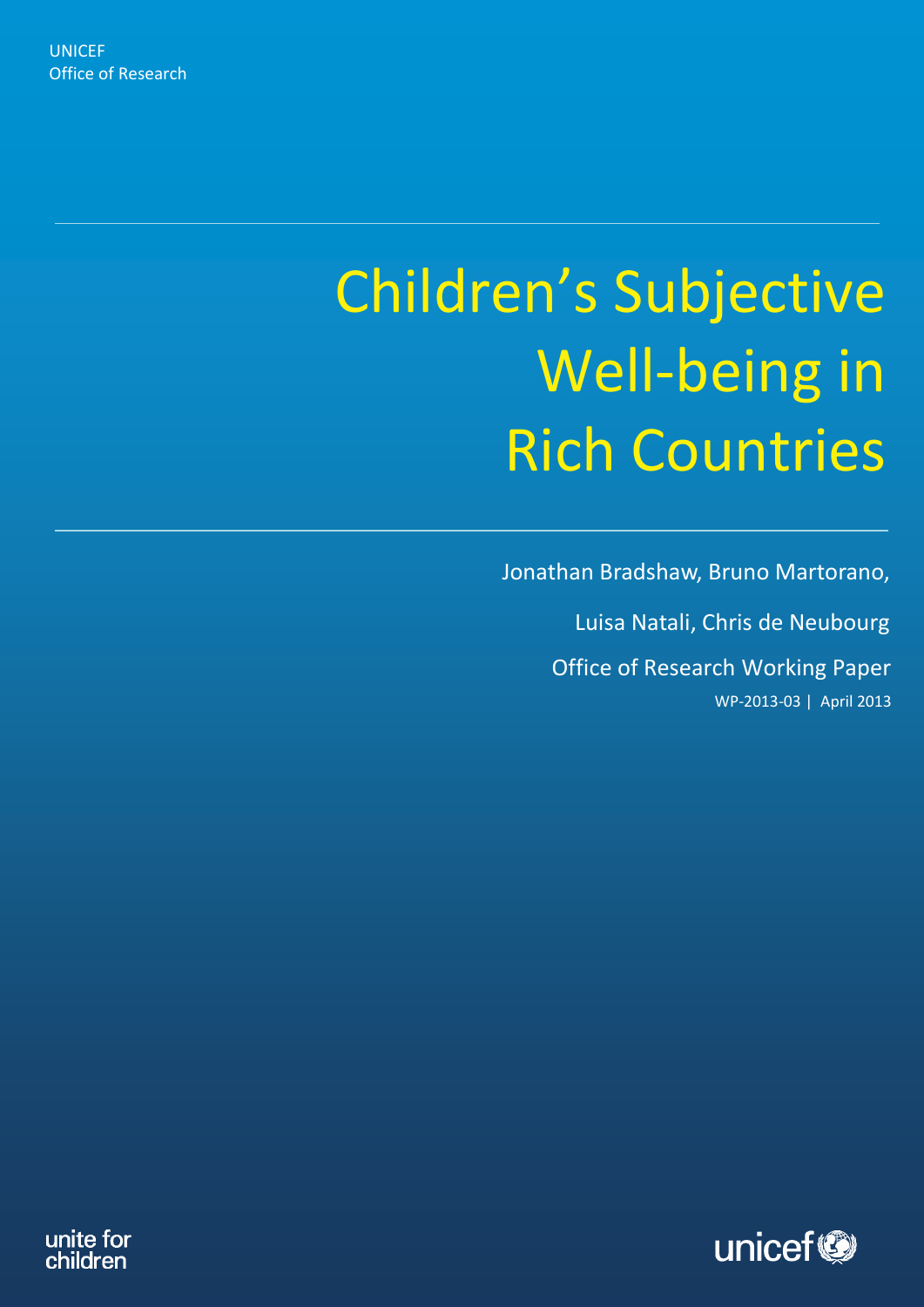# **OFFICE OF RESEARCH WORKING PAPERS**

UNICEF Office of Research Working Papers are intended to disseminate initial research contributions within the programme of work, addressing social, economic and institutional aspects of the realization of the human rights of children.

The findings, interpretations and conclusions expressed in this paper are those of the authors and do not necessarily reflect the policies or views of UNICEF.

The text has not been edited to official publications standards and UNICEF accepts no responsibility for errors.

Extracts from this publication may be freely reproduced with due acknowledgement. Requests to utilize larger portions or the full publication should be addressed to the Communication Unit at [florence@unicef.org](mailto:florence@unicef.org).

For readers wishing to cite this document we suggest the following form:

Bradshaw, J., B. Martorano, L. Natali, and C. de Neubourg (2013). 'Children's Subjective Well-being in Rich Countries', *Working Paper 2013-03*. UNICEF Office of Research, Florence.

© 2013 United Nations Children's Fund (UNICEF)

April 2013

ISSN: 1014-7837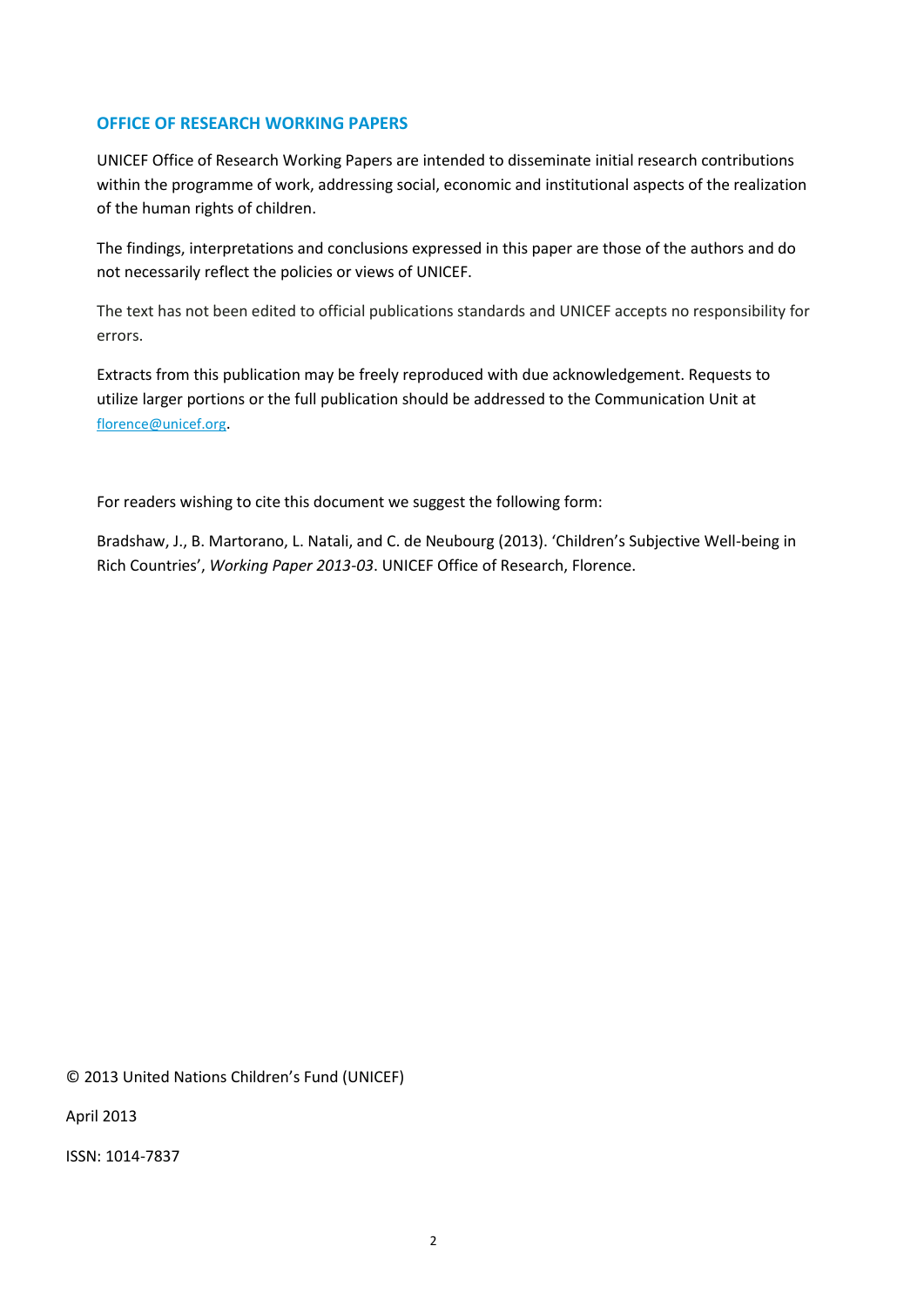#### **THE UNICEF OFFICE OF RESEARCH**

In 1988 the United Nations Children's Fund (UNICEF) established a research centre to support its advocacy for children worldwide and to identify and research current and future areas of UNICEF's work. The prime objectives of the Office of Research are to improve international understanding of issues relating to children's rights and to help facilitate full implementation of the Convention on the Rights of the Child in developing, middle-income and industrialized countries.

The Office aims to set out a comprehensive framework for research and knowledge within the organization, in support of its global programmes and policies. Through strengthening research partnerships with leading academic institutions and development networks in both the North and South, the Office seeks to leverage additional resources and influence in support of efforts towards policy reform in favour of children.

Publications produced by the Office are contributions to a global debate on children and child rights issues and include a wide range of opinions. For that reason, some publications may not necessarily reflect UNICEF policies or approaches on some topics. The views expressed are those of the authors and/or editors and are published in order to stimulate further dialogue on child rights.

The Office collaborates with its host institution in Florence, the Istituto degli Innocenti, in selected areas of work. Core funding is provided by the Government of Italy, while financial support for specific projects is also provided by other governments, international institutions and private sources, including UNICEF National Committees.

Extracts from this publication may be freely reproduced with due acknowledgement. Requests to translate the publication in its entirety should be addressed to: Communications Unit, florence@unicef.org.

For further information and to download or order this and other publications, please visit the website at www.unicef-irc.org.

#### **Correspondence should be addressed to:**

UNICEF Office of Research - Innocenti Piazza SS. Annunziata, 12 50122 Florence, Italy Tel: (+39) 055 20 330 Fax: (+39) 055 2033 220 florence@unicef.org [www.unicef-irc.org](http://www.unicef-irc.org/)

The text has not been edited to official publications standards and UNICEF accepts no responsibility for errors.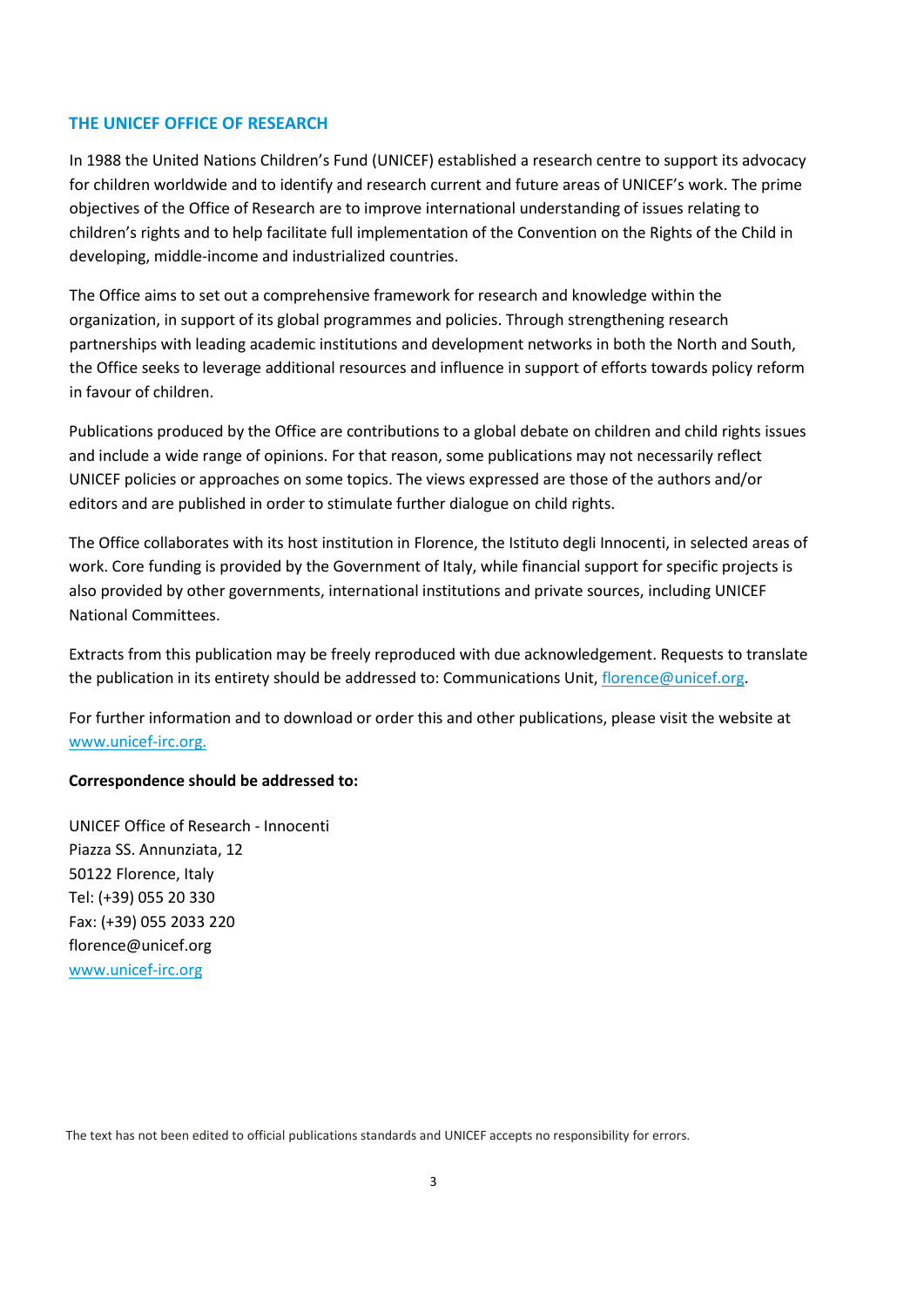# **CHILDREN'S SUBJECTIVE WELL-BEING IN RICH COUNTRIES**

Jonathan Bradshaw,<sup>a</sup> Bruno Martorano,<sup>b</sup> Luisa Natali,<sup>b</sup> Chris de Neubourg<sup>b</sup>

<sup>a</sup> University of York

**b** UNICEF Office of Research, Florence, Italy

**Abstract.** This paper is based on background research undertaken for the UNICEF *Innocenti Report Card 11* on child well-being in rich countries. It develops a new domain index of subjective well-being based on several indicators drawn from the Health Behaviour of School Aged Children (HBSC) survey 2009/10, which includes life satisfaction, relationships with family and friends, well-being at school, and subjective health. It explores the associations between the indicators, components and the overall domain. Changes in subjective well-being during the last decade (between HBSC 2001/02 and 2009/10) are analysed. It then explores the relationships between subjective well-being and objective domains: material, health, education, behaviour and housing and environment. The relationship between subjective well-being and structural indicators is explored further. The paper concludes that subjective well-being should be included in comparative studies of well-being but not necessarily as just another domain within a general deprivation count. Subjective wellbeing (or the lack thereof) is related to but not a part of (material) child deprivation.

**Keywords:** Well-being, subjective well-being, comparison of rich countries

**Acknowledgements:** The authors are grateful to Peter Adamson (independent consultant) and Dominic Richardson (OECD) for their guidance and contributions.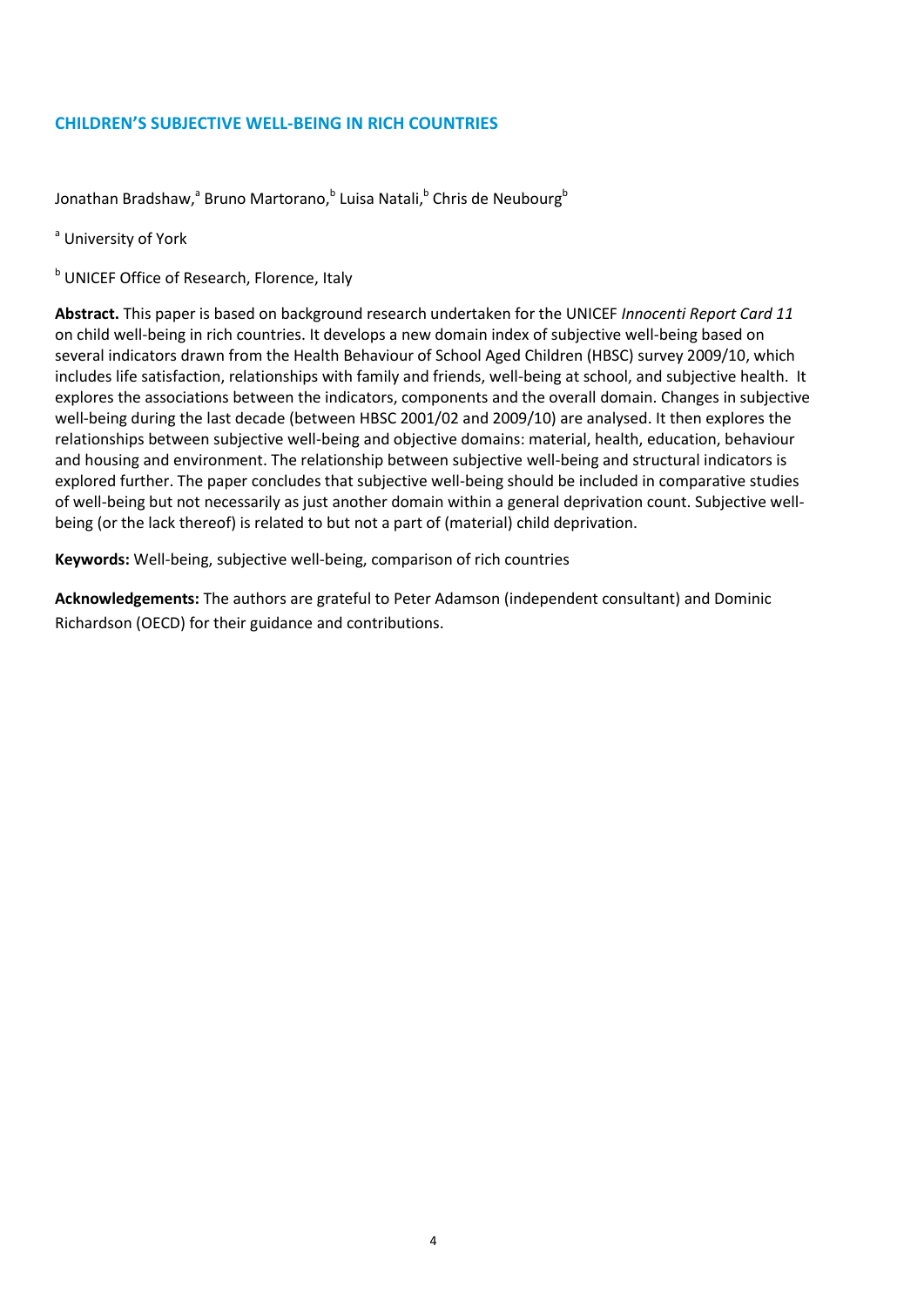# **TABLE OF CONTENTS**

| 1. Introduction                                                           | 6  |
|---------------------------------------------------------------------------|----|
| 2. Background                                                             | 6  |
| 3. The concept and the analysis of subjective well-being                  | 9  |
| 3.1 The results                                                           | 10 |
| 3.2 Changes in the subjective well-being dimension during the last decade | 18 |
| 4. What explains variations in subjective well-being?                     | 22 |
| 4.1 Relationship between subjective and objective domains                 | 22 |
| 4.2 The relationship between subjective well-being and structural factors | 24 |
| 5. Conclusion                                                             | 27 |
| Annexes                                                                   | 28 |
| Country abbreviations                                                     | 28 |
| <b>Correlation matrix</b>                                                 | 28 |
| Data and sources - late 2000s                                             | 29 |
| Data and sources - early 2000s                                            | 30 |
| References                                                                | 31 |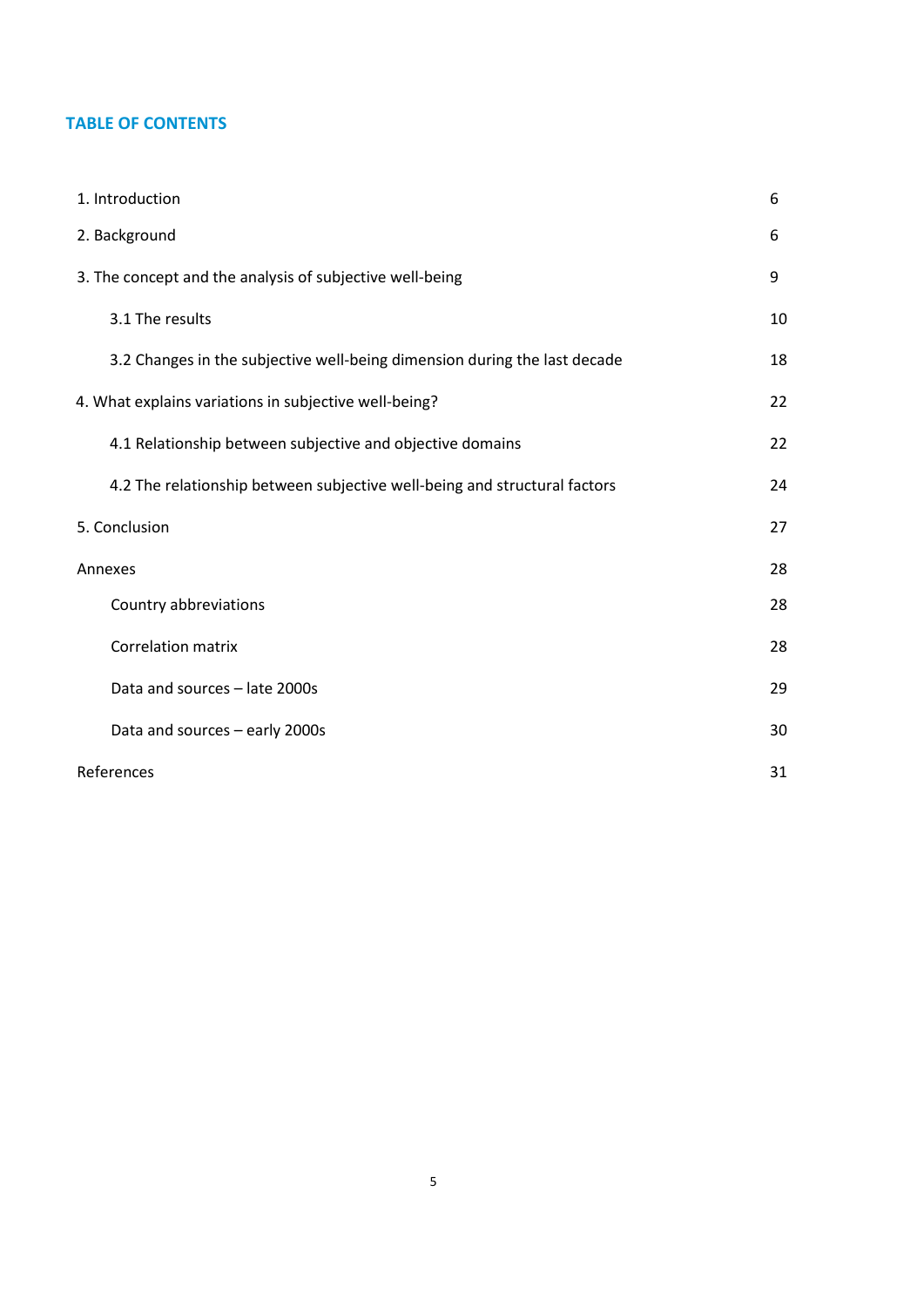#### **1. INTRODUCTION**

Child well-being can be assessed using straightforward monetary poverty counts or measuring deprivations in domains of children's lives such as health, education, behaviour and housing (as is done in UNICEF's *Innocenti Report Card 11*) (UNICEF Office of Research, 2013). It can also be assessed by asking children what they think and feel about their lives. In many previous international comparative studies of child well-being, including UNICEF's *Innocenti Report Card 7*, subjective well-being has been introduced alongside other indicators, giving it equal weight (in the domains) and considering it as a constituent element of children's multidimensional well-being (Bradshaw et al., 2007). In *Report Card 11*, however, subjective well-being is treated differently. It is argued in this paper and elsewhere (de Neubourg et al., 2012) that there are important conceptual differences between child well-being assessed as the absence of deprivations in general and child well-being based on self-assessment by the children. In the former case the judgment on the degree of well-being is based on indicators observable for other people; in the latter case the judgment is based on the assessment by the children themselves. While it is plausible that there is a relationship between the two concepts, it is not necessarily a direct and unidirectional one; it may well be that children who are in a situation of 'objective' well-being, feel unhappy. Equally the opposite can be true: children in poor relative circumstances can still feel happy. Therefore it is important to treat the two concepts empirically as separate; not only do they deserve separate and full attention, but also we would be unable to study their interrelations if they were to be lumped together into a single child well-being index.

In this paper the theoretical background of our analysis is elaborated in section 2. Section 3 discusses the results of the empirical analysis comparing subjective well-being and its constituent elements between rich countries at the end of the first decade of the 21st century. The factors explaining international differences in levels of children's subjective well-being are explored in section 4. Finally, Section 5 concludes.

# **2. BACKGROUND**

Happiness and feelings of well-being have received attention recently. The observation of the paradox that getting richer does not lead automatically to greater happiness (after a certain level) resulted in the initiative by President Sarkozy of France to set up the Stiglitz Commission (see Stiglitz et al., 2009). In its report in 2009 the Commission urged countries (and the OECD) to collect data on subjective well-being. The OECD began to publish the *How's Life* index<sup>1</sup> and a number of countries have begun to collect data on subjective well-being – for example, the United Kingdom government has asked the Office of National Statistics to incorporate questions on happiness for both adults and children in national surveys.

The United Nations Convention on the Rights of the Child (CRC) advises, indeed requires, governments to listen to children and take their views into account. It does not say how governments should do this, but asking children what they think and feel is an obvious first step towards taking their views into account (Redmond, 2011; 2012).

<sup>&</sup>lt;sup>1</sup> http://www.oecd.org/statistics/howslifemeasuringwell-being.htm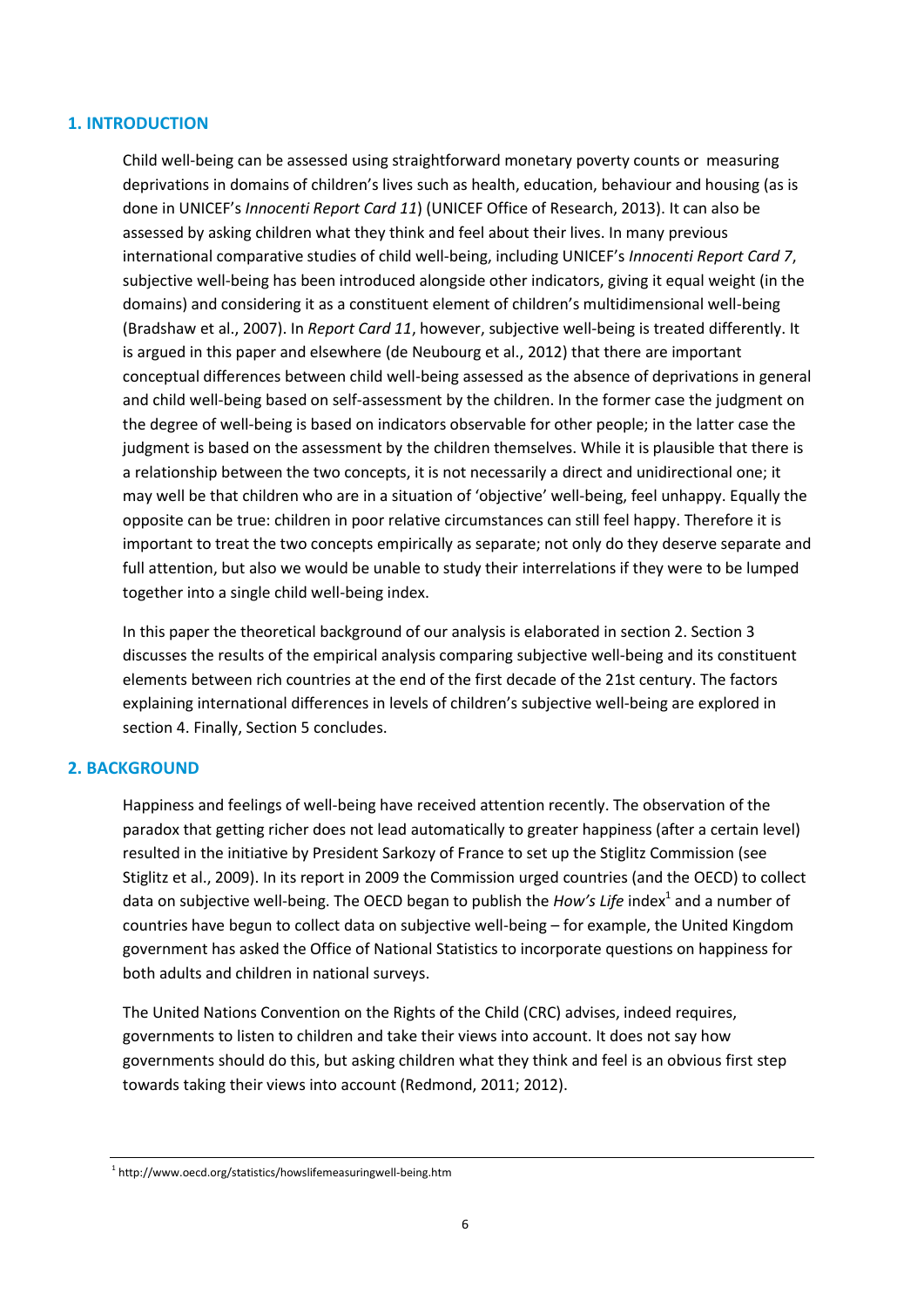We do not have a lot of experience with registering and analyzing self-assessed well-being among children in an international comparative context. While some research groups made significant progress recently (Casas, 2011), there are still a lot of puzzling questions both around (measuring) subjective child well-being as such and around making international comparisons in subjective well-being among children.

Indicators as used in the UNICEF *Report Cards* (UNICEF Innocenti Research Centre, 2007; Martorano et al, 2013a, 2013b) registering whether children have access to schools and services, whether they do not suffer from important deprivations or whether they do not develop risky behaviour, are generally accepted to be valid indicators of the quality of children's lives; they indicate whether children grow up in circumstances that allow them to develop to their full potential. As such, they can be regarded as indicators of well-becoming rather than of well-being. Self-assessed or subjective well-being is a measure of well-being at the time of the observation. The two sets of indicators can therefore be seen as complementary, each reflecting a different aspect of children's lives.

However, critical arguments have been formulated doubting the viability of considering indicators of subjective child well-being in this context. These doubts relate to the possibility of measuring subjective well-being among children, to comparing outcomes of these measurements internationally and to the dubious relationship between feelings of well-being and conditions of life and thus the policy relevance of the former.

Arguments are put forward doubting whether surveys among children are a reliable way to measure their well-being. Diener et al. (2003) have argued that subjective indicators based on individuals' self-reports of aspects of life should be interpreted and compared across countries with caution as they are influenced by personality traits as well as cultural factors. Others may think that subjective well-being is a transient mood, especially among children, and therefore cannot be measured reliably.

There is also some evidence that expressions of subjective well-being may be a function of false expectations or adaptive preferences. Very deprived children may say that they are very satisfied with life because they know no better, or because they have become reconciled to their lot. There is certainly some evidence in poverty studies of poor children not complaining to their parents in order to protect them from guilt (Ridge, 2002). An example of false expectations in the other direction would be a child being dissatisfied with his/her body or his/her clothing because she/he does not look like models she/he sees in the media.

Finally there is the argument of Cummins (2010) that happiness is the result of genetically determined homeostatic adaptation. Over millennia, the humans who have survived most successfully have been those who have had greater capacity to adapt to their environment and the shocks of life. Humans, including children, have a natural resilience to bounce back to a predetermined state of happiness. This may explain why it is difficult to interpret variations in subjective well-being in terms of social structural characteristics or life events – because people have bounced back.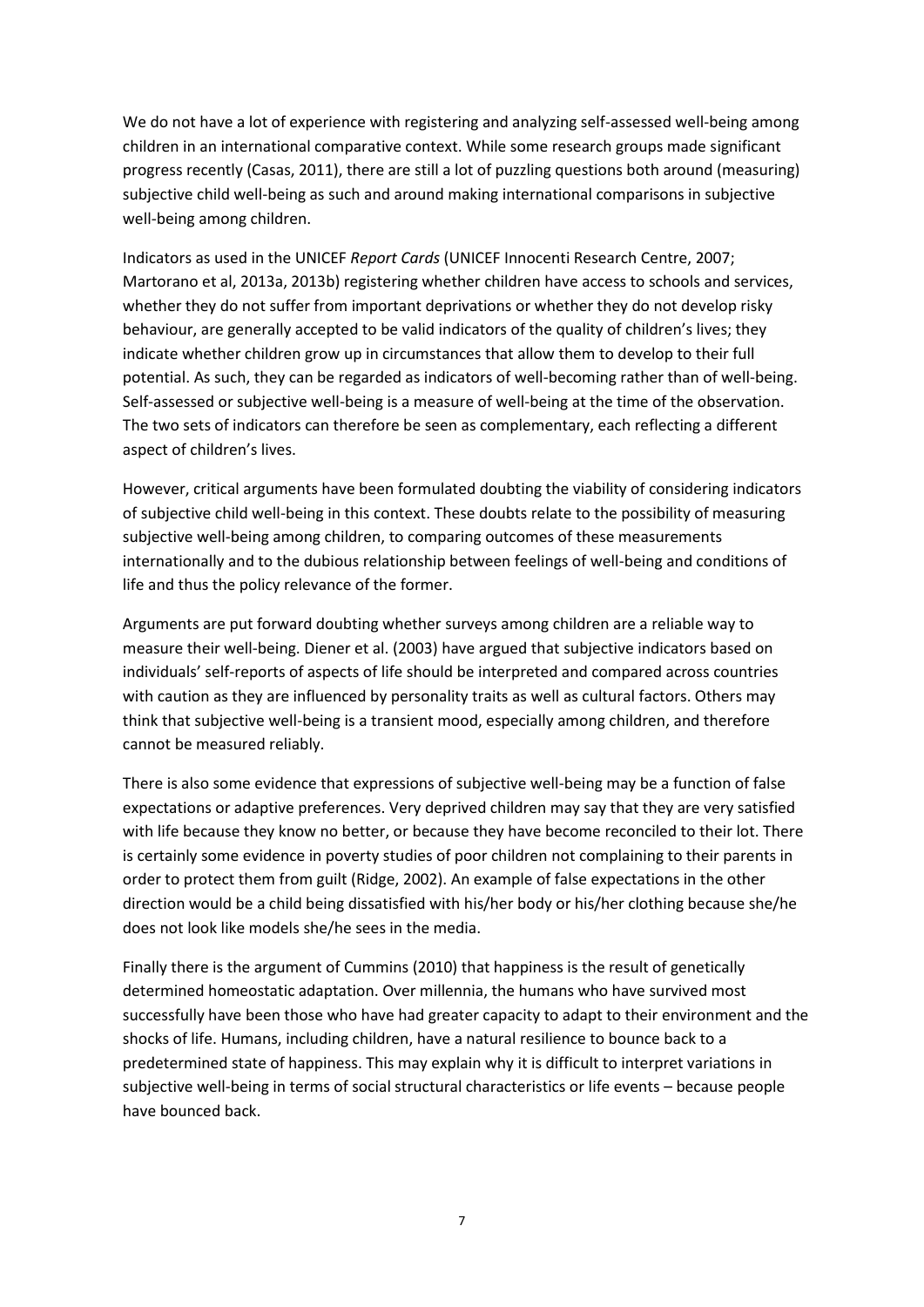In terms of measurement, it may be argued that asking children structured questions in sample surveys about what they think and feel is somehow less valid or reliable than asking questions in the same survey about whether they smoke, or drink alcohol.

This paper takes the position that indeed measuring and interpreting differences in subjective wellbeing among children should be done with care, even though recent experiences indicate that, in general, it is no less problematic than designing and interpreting survey questions for children in general (Casas, 2011).

Interpreting differences between children across countries is to be done with even greater care since cultural factors may play a role both in interpreting the survey questions and in the level of social desirability that creeps into answers. It cannot be excluded that the meaning of some formulations may get lost or changed when translated into other languages. It is equally possible that being negative about parents, teachers, peers or life in general is more acceptable in some cultures than it is in others, or that religious or social norms tend to suppress complaints in some societies more than in others, or even that some societies are simply 'sunnier' in their general mood while others are more 'grumpy'. There is little evidence about these potential biases and fortunately recent international comparative research programmes have been undertaken to cast some light on these issues in order to avoid such biases (Casas, 2011).

Finally, the policy relevance of measuring subjective child well-being may be questioned. It may be argued that it is not the task of a government to make children happy or that the government does not have instruments to influence feelings of well-being among children. Most parents are doubtless concerned about whether their children are happy or not. If they are, then surely policy makers and the media should be too. In the analysis below we find an association between subjective well-being and all of the 'objective' domains of well-being. That is, the countries where material well-being, health, education, behaviour, housing are better, tend also to have happier children. This finding indicates that policy has a part to play in making children happier.  $<sup>2</sup>$ </sup>

At a micro individual level there is also evidence that children are happier if they live in decent houses, in safe neighbourhoods, are not bullied, enjoy and achieve in schools and are not materially deprived (Children's Society, 2012). Relationships with their family and friends may matter more than these things and improving relationships may not be directly amenable to policy. But relationships can be improved indirectly  $-$  for example by: reducing the burdens of poverty and inequality on parents, treating parental depression, and providing family-friendly services and counselling.

On the one hand, the association between children's feelings of well-being and the availability and accessibility of good basic material conditions is undeniable and illustrated in the rest of this paper. The study of subjective child well-being is, therefore, both academically interesting and policy relevant. On the other hand, however, the expressions of immediate levels of satisfaction and the presence and quality of (material) conditions necessary for children's development as observed using a set of indicators (Martorano et al, 2013a, 2013b), are not the same and should not be

 $^2$  This contrasts with the findings on the association between subjective well-being as a child and educational- and employment attainment 10 years later in life: Keung (2007) used the British Household Panel to relate employment and educational outcomes at 20-24 to variation in subjective well-being when the cohort members were 11-15. Her results proved largely negative.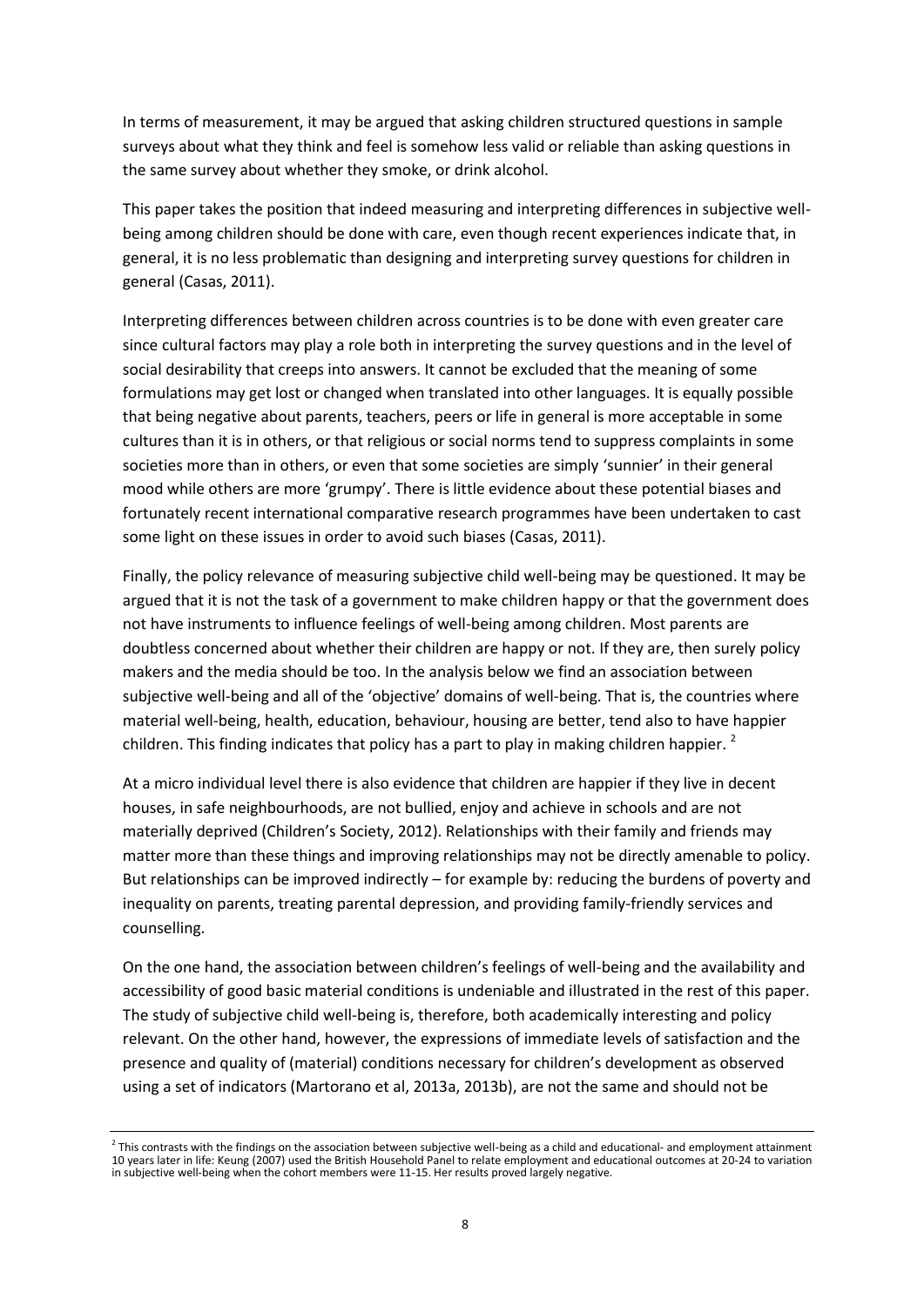confused. Analysing (international) differences in subjective indicators based on child well-being and on indicators of 'objective' conditions are valuable in their own right. They should be pursued independently and their theoretical, as well as empirical, relationships deserve to be elaborated further.

As a conclusion to this short discussion, this paper makes a plea that subjective child well-being should be seen as a serious domain of study distinguished from that of material well-being. The interpretation of the results may be more demanding and the policy links may be less straightforward, but it is surely an important matter, not only because enshrined in the Convention on the Rights of the Child, but also because the empirical evidence strongly indicates that the resilience of children and ability to bounce back after misfortune or difficult circumstances is definitely influenced by the way they feel in addition to the presence of caring parents and attentive governments.

# **3. THE CONCEPT AND THE ANALYSIS OF SUBJECTIVE WELL-BEING**

There is a vast and complex literature on the concept of subjective well-being. Drawing on this literature the Stiglitz Commission suggested that a distinction should be made between

- An evaluative element life satisfaction or happiness
- An experiential element
	- o Positive affect (joy/pride) and
	- Negative affect (pain/worry)
- Eudemonic well-being feeling worthwhile, or achieving rewards in life that are independent of pleasure.

Ideally we would want to take account of all these elements, however the only source of internationally comparable subjective well-being measures for a large number of countries, is the Health Behaviour of School Children Survey (HBSC).<sup>3</sup>

For this paper and UNICEF's *Innocenti Report Card 11* (UNICEF Office of Research, 2013), we use data extracted by Currie et al (2012) from HBSC. Starting from these data, we create an index of subjective well-being which encompasses four components – namely life satisfaction, relationships, subjective education and subjective health. These are derived from eight indicators summarised in Table 1.

The subjective index is built in three main stages. For each indicator the z-score is computed (showing the distance of each observation from the mean value in standard deviations). Secondly, the z-score for each indicator contributes equally to the component score, while at the end the subjective well-being score is an average of the z scores of the four components.

All the data refer to young people aged 11, 13 and 15 and are from the HBSC 2009/2010 report. All countries included in the overall analysis of *Innocenti Report Card 11* (UNICEF Office of Research, 2013) are covered with the exception of Australia, Bulgaria, Cyprus, Japan, Malta and New Zealand, since there are no data for these countries in the HBSC survey.

<sup>&</sup>lt;sup>3</sup> For more information see Currie et al. (2012).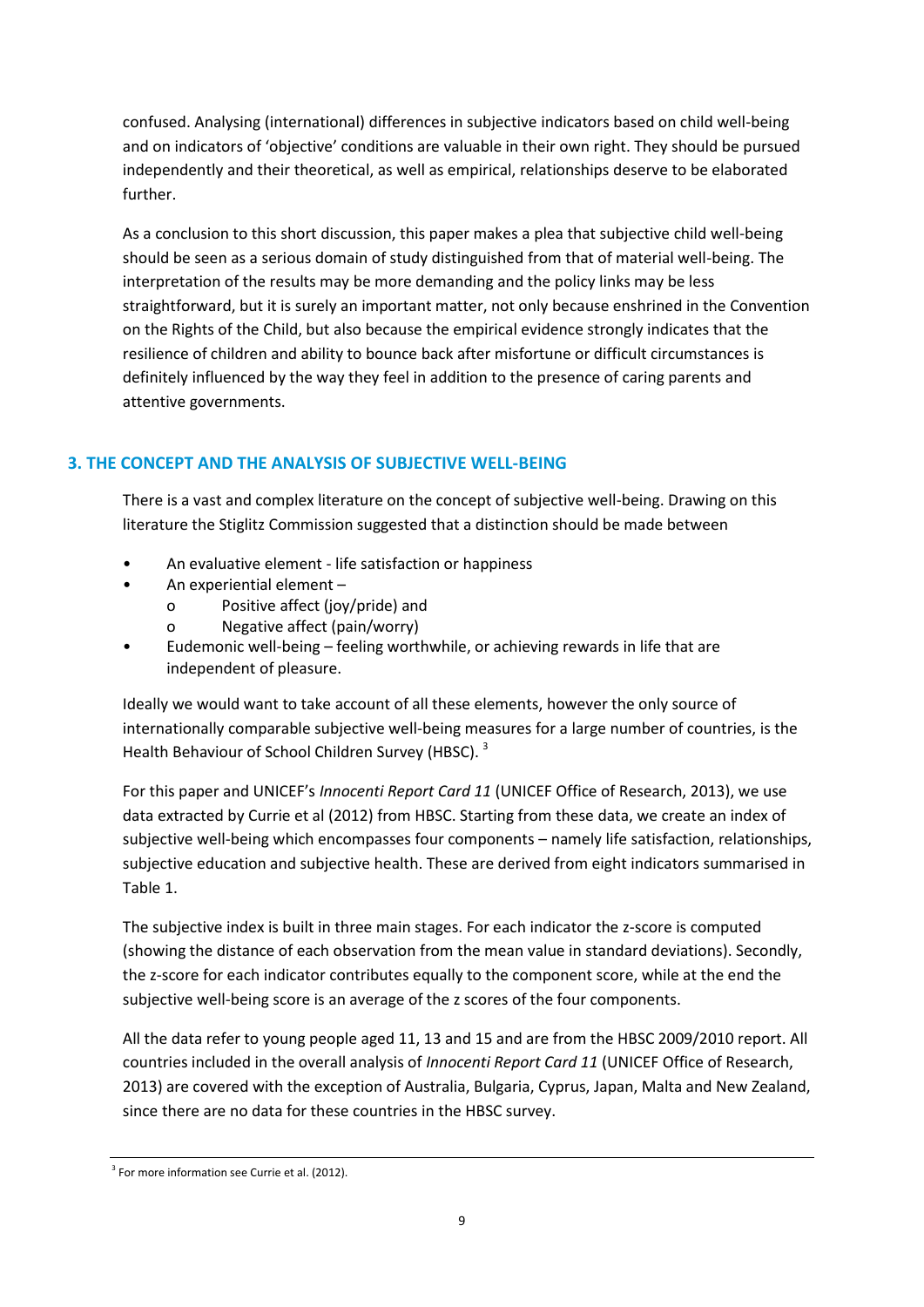#### **Table 1** Subjective well-being

| <b>Component</b>            | <b>Indicator</b>                 | <b>Definition</b>                                                                               |  |  |
|-----------------------------|----------------------------------|-------------------------------------------------------------------------------------------------|--|--|
| <b>Life Satisfaction</b>    | Life Satisfaction                | Young people aged 11, 13 and 15 with scores above<br>the middle of the life satisfaction scale, |  |  |
|                             | Easy to talk to mothers          | Percentage of 11,13 and 15 year-olds who find it easy<br>to talk to mothers                     |  |  |
| <b>Relationships</b>        | Easy to talk to fathers          | Percentage of 11,13 and 15 year-olds who find it easy<br>to talk to fathers                     |  |  |
|                             | Classmates are kind and helpful  | Percentage of 11,13 and 15 year-olds finding their<br>classmate are kind and helpful            |  |  |
| <b>Subjective education</b> | Pressured by school work         | Percentage of 11, 13 and 15 year-olds who feel<br>pressured by school work                      |  |  |
|                             | Young people liking school a lot | Young people aged 11, 13 and 15 liking school a lot                                             |  |  |
| <b>Subjective health</b>    | Health fair or poor              | Percentage of young people aged 11, 13 and 15 who<br>rate their health as fair or poor.         |  |  |
|                             | <b>Health complaints</b>         | Prevalence of self-reported health complaints                                                   |  |  |

# **3.1 The results**

In the following sections, we present the main results for the different components. While for the 'life satisfaction' component the results are summarized in a figure, for the remaining components data are presented in tables. As in Martorano et al 2013a, different colours are used to code the countries according to their ranking for each single indicator: "light blue indicates the best performing group, mid-blue the intermediate performers, while dark blue marks the worst performing group. Countries performing around the average form the intermediate group while the best and the worst groups are formed by countries performing respectively half a standard deviation above or below the average. Finally, each table is ordered according to their ranking in the whole component" (Martorano et al, 2013a).

**i) Life satisfaction.** An important component of subjective well-being is life satisfaction. Life satisfaction correlates with a number of positive outcomes both in the short and in the long-term. In particular, it is related to the ability to cope and social competence, which help achieve more positive outcomes in adulthood (Currie et al., 2012); life satisfaction plays a role in preventing psychopathologies during childhood and adolescence (Huebner et al, 2004).

HBSC uses the 'Cantril Ladder' to measure life satisfaction. Children are asked to place themselves on a ladder where 0 is at the bottom indicating the 'worst possible life' and 10 is the top of the ladder indicating the 'best possible life'. Table 2 gives the proportion of children scoring above the mid-point (6 or more) for all countries included in the 2010 HBSC. It can be seen that the majority are happy, but happiness declines with age for girls and at age 15 they are less happy than boys.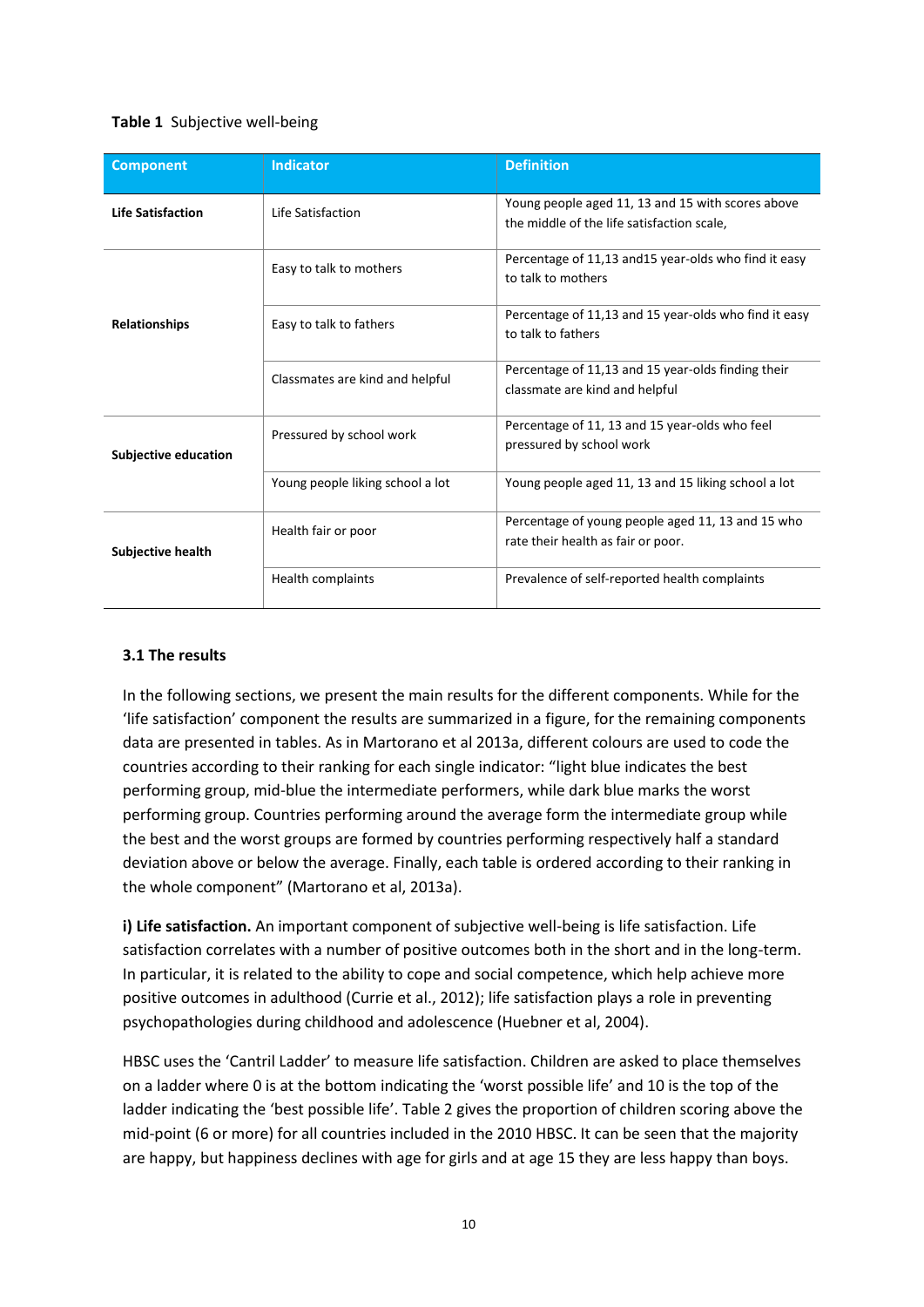|             | Aged 11 | Aged 13 | Aged 15 |
|-------------|---------|---------|---------|
| Girls       | 88      | 83      | 79      |
| <b>Boys</b> | 88      | 87      | 86      |
| Average     | 88      | 85      | 83      |

*Table 2 Percentage of children with high life satisfaction by age and gender HBSC 2010*

**Source:** Currie et al 2012

Figure 1 shows the differences across countries. Only in Iceland and the Netherlands is the percentage of young people with scores above the mid-point higher than 90 per cent. On the other hand, the lowest positions are occupied by Central and Eastern European countries - Hungary, Lithuania, Poland and Romania, and Slovakia.

*Figure 1 Percentage of young people aged 11, 13 and 15 with scores above the middle of the life satisfaction scale*



**Source:** Authors' calculations based on Currie et al 2012.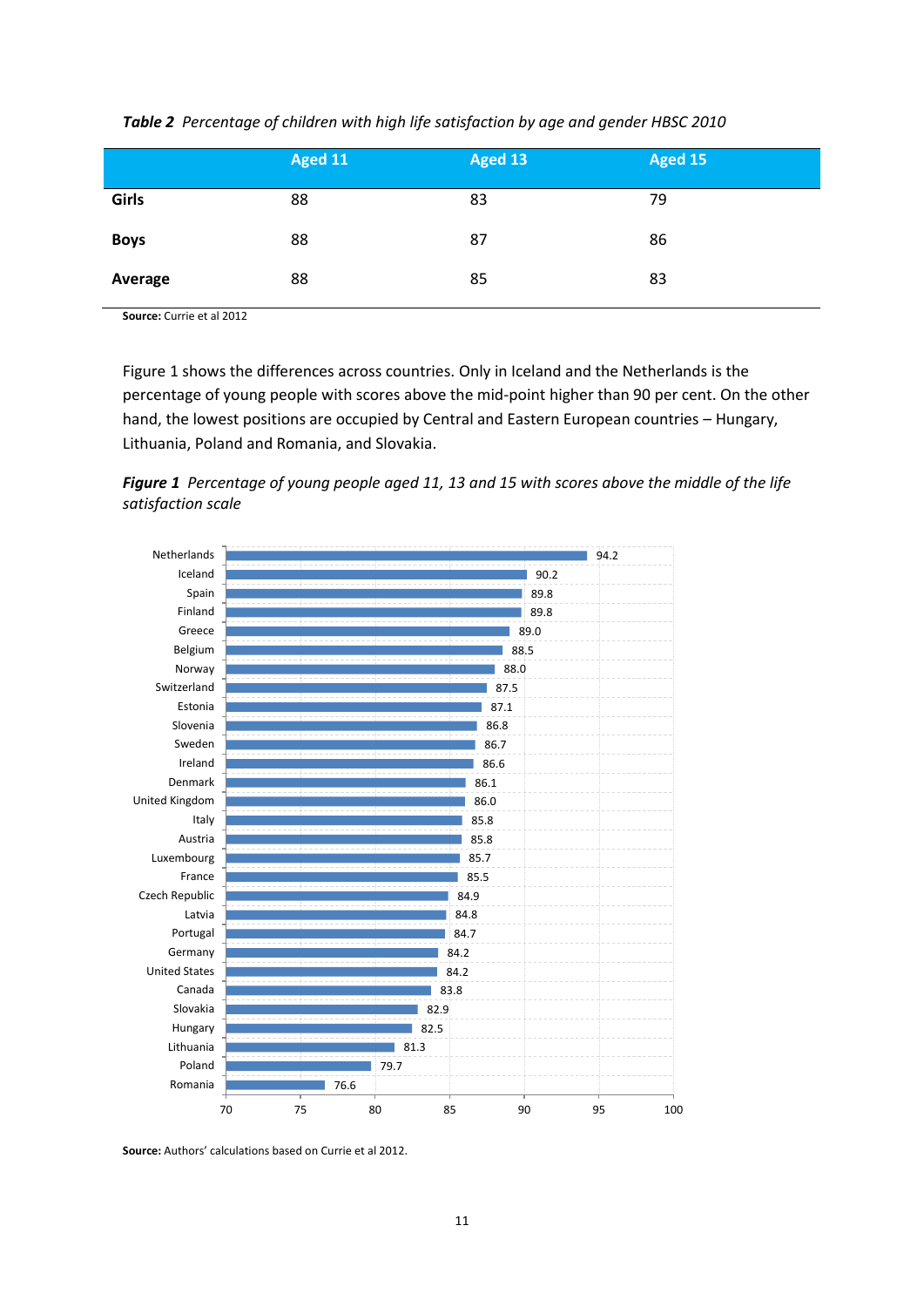**ii) Peer and family relationships.** An important aspect of subjective well-being is to do with a child's relationships inside and outside the family. Family relationships were found to be the single most important contributor to children's subjective well-being in the Children Society Surveys (Children's Society, 2012). Beyond the family, the most important environment for children is the school, and relationships with classmates are a very important determinant of happiness. Friendships can provide a supportive environment in which to develop self-esteem and the ability to interact socially, as well as helping young people to form their own identity (Currie et al, 2012).

The relationship component is therefore based on three indicators: the percentage of young people who find it easy to talk to their mother, the percentage of young people who find it easy to talk to their father and the percentage of young people who find their classmates kind and helpful.

Table 3 summarizes the main results regarding children's relationships. In terms of family relationships, as might be expected, the country composition of the groups is quite stable across the two indicators: countries where children find it easy to talk to their mother are also those where children find it easy to talk to their father; however there are some exceptions in the intermediate and worst performing groups. Thus, it is interesting to observe that among the best performers are not only the Nordic countries but also Estonia, Hungary, Romania and Spain. In contrast, children report more problematic communication inside families in Belgium, France, Italy, Slovakia and the United States.

There is no association between finding friends kind and helpful and ease in talking to mothers and fathers, despite the fact that four countries are again in the best performing group. This suggests that in Denmark, Iceland, the Netherlands and Sweden children find it easier to establish relationships inside and outside the family than in other countries. On the other hand, in France and the United States children find it more difficult to talk with their parents and to interact with their classmates.

It is also interesting to observe that there is no extreme re-ranking with the exception of three countries. In Hungary and Poland a high percentage of young people find it easy to talk to their parents but only a small percentage of them find their classmates kind and helpful. In contrast, in Belgium, a high percentage of young people consider their classmates kind and helpful but find it more difficult to communicate with their parents.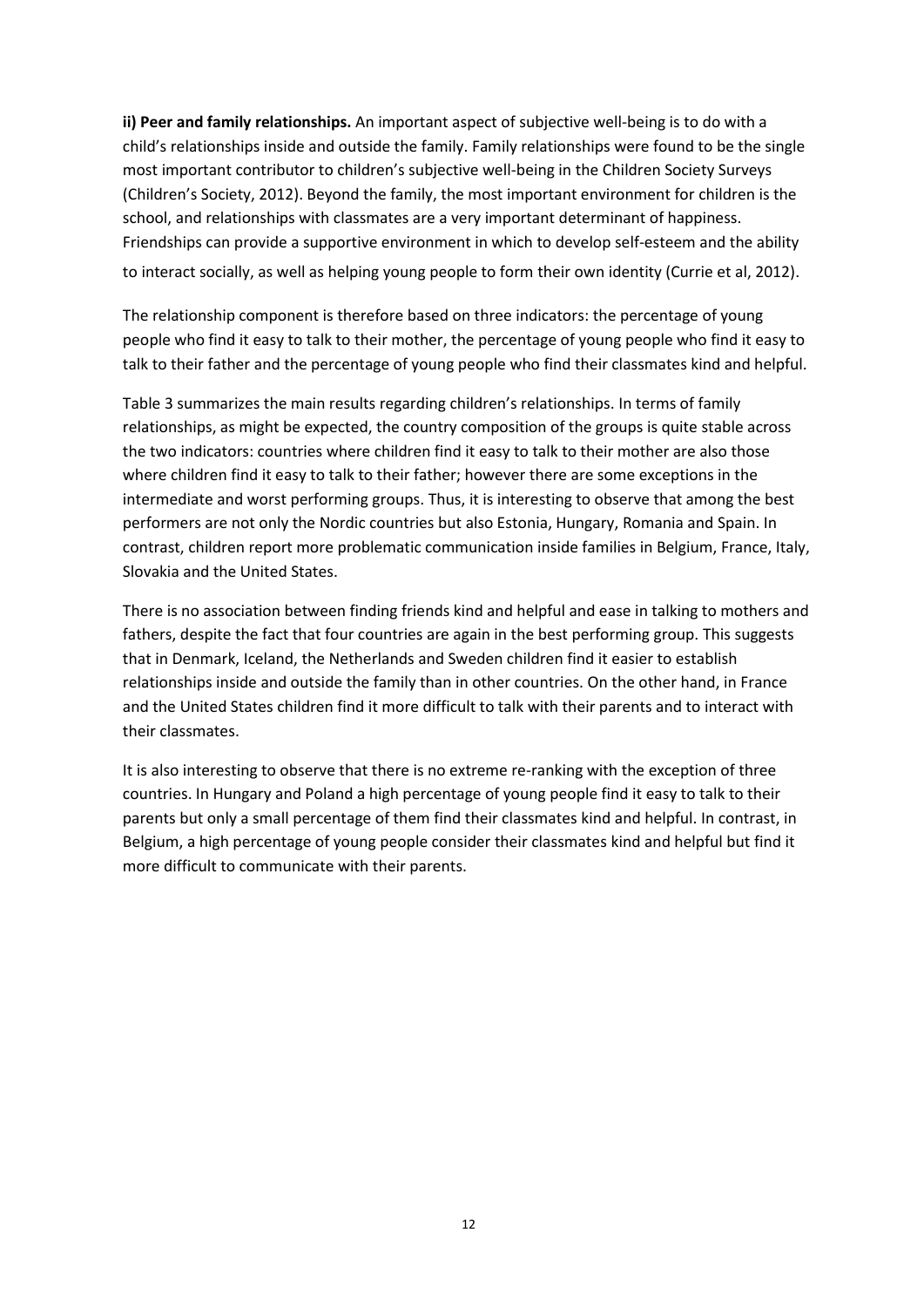|                       | easy to talk to mothers | easy to talk to fathers | classmates are kind and<br>helpful |
|-----------------------|-------------------------|-------------------------|------------------------------------|
| <b>Netherlands</b>    | 91.7                    | 81.5                    | 80.4                               |
| Iceland               | 89.3                    | 79.8                    | 80.3                               |
| <b>Sweden</b>         | 85.5                    | 72.4                    | 82                                 |
| Slovenia              |                         |                         | 76.8                               |
| Romania               | 90.4                    | 74.8                    | 64.8                               |
| <b>Hungary</b>        | 89.9                    | 76.4                    | 58.1                               |
| <b>Denmark</b>        | 84.2                    | 69.5                    | 77.2                               |
| <b>Finland</b>        | 86.6                    | 72.5                    | 66.1                               |
| Spain                 | 86.5                    | 70.8                    | 67.1                               |
| Estonia               | 86.1                    | 69.1                    | 65.1                               |
| Ireland               | 82.9                    | 68.1                    | 73.4                               |
| Germany               | 81.5                    | 64.5                    | 77.9                               |
| Poland                | 86.6                    | 72.6                    | 51                                 |
| Portugal              | 81.3                    | 61.2                    | 79.4                               |
| Norway                | 78.7                    | 65.1                    | 78.2                               |
| <b>United Kingdom</b> | 83                      | 68.6                    | 63.3                               |
| <b>Switzerland</b>    | 79.7                    | 62                      | 78.9                               |
| Austria               | 82.2                    | 64.9                    | 69                                 |
| Luxembourg            | 79.5                    | 62.7                    | 73.5                               |
| Italy                 | 79.7                    | 59.9                    | 68.5                               |
| Latvia                | 82                      | 65.8                    | 54.5                               |
| <b>Belgium</b>        | 77.5                    | 57.3                    | 75                                 |
| <b>Czech Republic</b> | 81.4                    | 62.8                    | 56.1                               |
| Lithuania             | 80.4                    | 62.1                    | 58                                 |
| <b>Slovakia</b>       | 78.7                    | 61.3                    | 61.7                               |
| Canada                | 79.4                    | 62.6                    | 58.2                               |
| Greece                | 83.1                    | 64.2                    | 44.3                               |
| <b>United States</b>  | 73.9                    | 59.7                    | 56.2                               |
| <b>France</b>         | 71.2                    | 50.3                    | 56.6                               |

#### *Table 3 Children's relationships*

**Source:** Authors' calculations based on Currie et al 2012

**iii) Subjective education.** The subjective education component is made up of two indicators: the percentage of young people pressured by school work and the percentage of young people liking school a lot. Table 4 summarizes the main results for subjective education. In Austria, France, Hungary and the Netherlands children are least pressured by school work and are also in the best performing group in liking school a lot. Contrast this with Finland which has one of the highest proportions of young people feeling pressured by school work and one of the lowest proportions of liking school a lot. Overall there is no association between these indicators. For example, Slovakia is in the best performing group with a low proportion of children feeling pressured by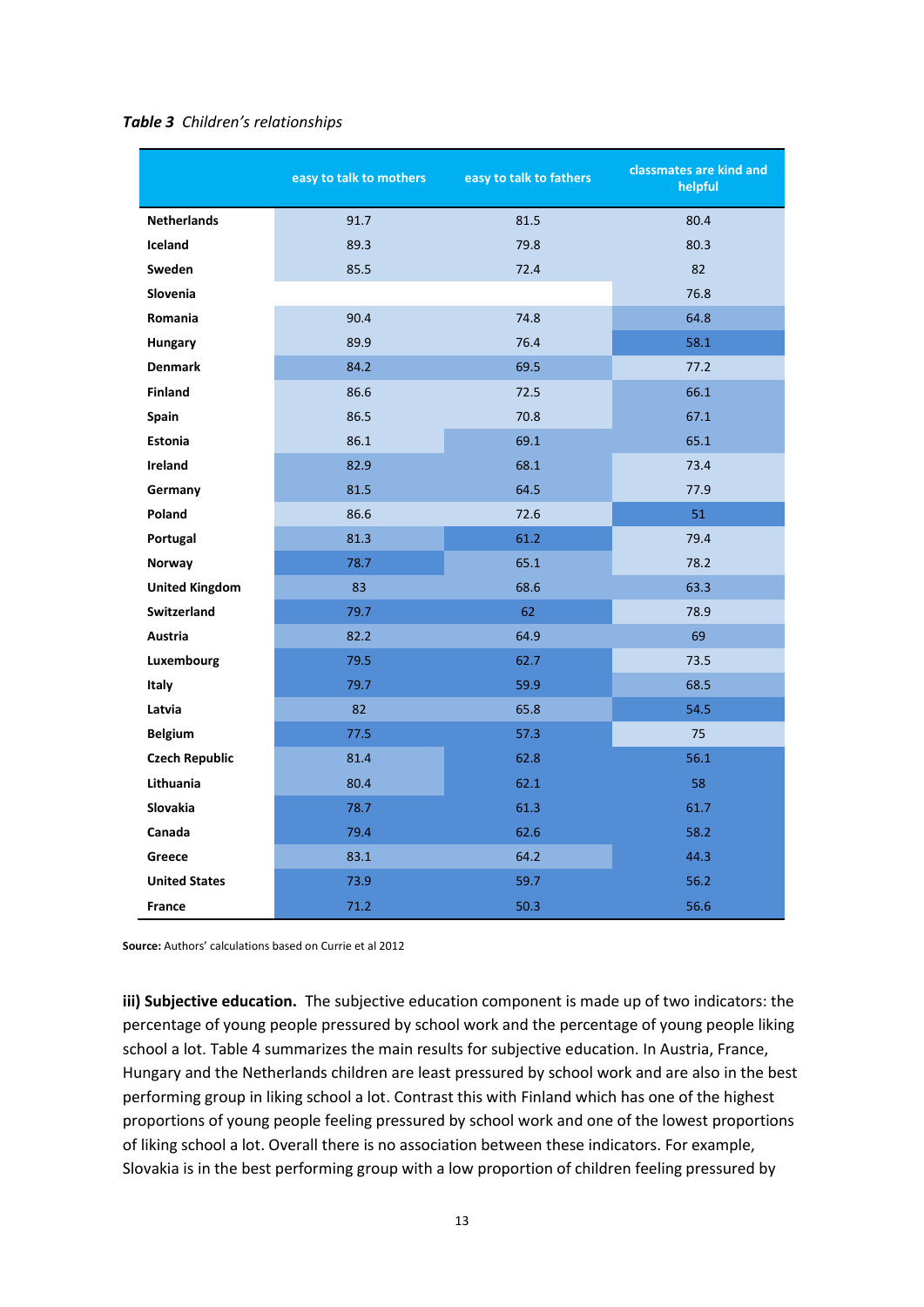school work, but in the worst group for liking school a lot. The opposite situation can be seen in Iceland and Lithuania.

|                      | pressured by school work | young people liking school a lot |
|----------------------|--------------------------|----------------------------------|
| Netherlands          | 16.8                     | 38.4                             |
| Austria              | 20                       | 33.7                             |
| Hungary              | 18.4                     | 31.5                             |
| France               | 20.8                     | 32.4                             |
| Romania              | 32                       | 41.6                             |
| Latvia               | 22.3                     | 32.6                             |
| Germany              | 23.9                     | 33.3                             |
| Norway               | 32.6                     | 38.8                             |
| Iceland              | 43.5                     | 42.5                             |
| Slovakia             | 19.1                     | 21.3                             |
| Sweden               | 23.4                     | 23.2                             |
| Belgium              | 26.7                     | 25.4                             |
| Lithuania            | 44.4                     | 39                               |
| Poland               | 21.8                     | 20.2                             |
| Denmark              | 30.4                     | 27.2                             |
| Switzerland          | 24.7                     | 20.6                             |
| Luxembourg           | 26.8                     | 20.2                             |
| <b>United States</b> | 40.6                     | 30.7                             |
| Ireland              | 36.9                     | 23.9                             |
| United Kingdom       | 42.1                     | 27.6                             |
| Canada               | 41.2                     | 26.7                             |
| Czech Republic       | 32.6                     | 17.3                             |
| Slovenia             | 48.9                     | 27.4                             |
| Greece               | 40.3                     | 19.3                             |
| Spain                | 49.4                     | 26                               |
| Portugal             | 47.2                     | 23.1                             |
| Italy                | 41.1                     | 14.8                             |
| Estonia              | 34.6                     | 9.2                              |
| Finland              | 44.6                     | 15.3                             |

*Table 4 Subjective educational well-being*

**Source:** Authors' calculations based on Currie et al 2012

**iv) Subjective health.** Table 5 summarizes the results regarding the perceived health status component which is also based on two indicators: the percentage of young people who report their health as fair or poor and those with self-reported health complaints. The former indicator is a conventional self-reported health indicator but the latter indicator may be treated as an indicator of mental health in that it is based on the answers to seven questions about psychosomatic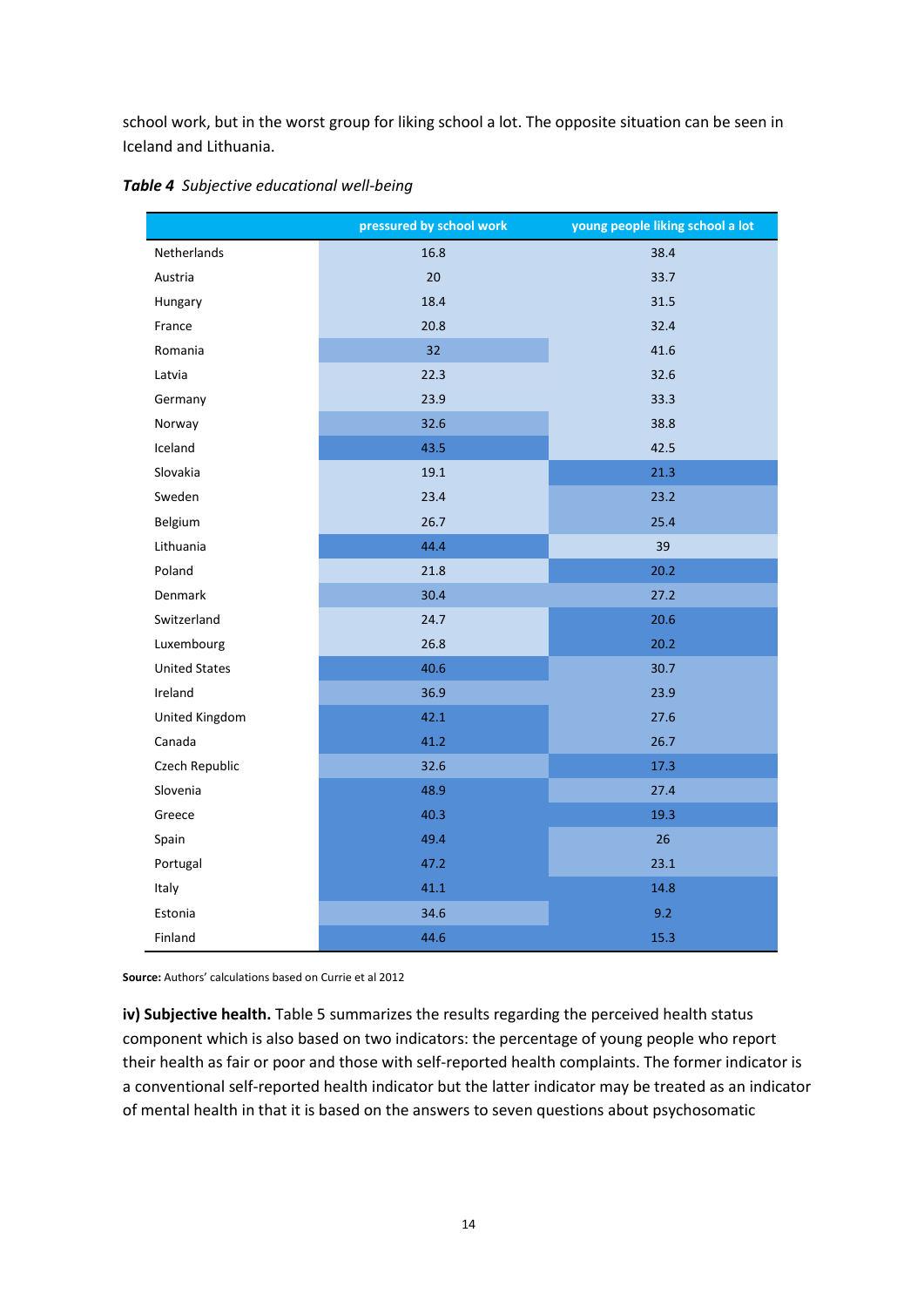symptoms similar to the Strengths and Differences Questionnaire. $^4$  There is no association between these two indicators. Only Portugal and Slovenia are in the best performing group on both and only Poland and the United States are in the worst performing group on both. Italy is fourth best on rating health as fair or poor but the worst country of all in self-reported health complaints.

|                      | rating health as fair or poor | self-reported health complaints |
|----------------------|-------------------------------|---------------------------------|
| Slovenia             | 10.2                          | 16.8                            |
| Switzerland          | 7.7                           | 28                              |
| Germany              | 12.6                          | 20.7                            |
| Portugal             | 11.6                          | 22.6                            |
| Spain                | 6.8                           | 30.7                            |
| Austria              | 12.5                          | 21.3                            |
| Finland              | 12.4                          | 24.8                            |
| Ireland              | 11.5                          | 28.5                            |
| <b>Netherlands</b>   | 13.6                          | 25.4                            |
| Greece               | 6.5                           | 38.2                            |
| Denmark              | 16.6                          | 24.1                            |
| Estonia              | 13.6                          | 30                              |
| Sweden               | 13.5                          | 30.3                            |
| Czech Republic       | 10.1                          | 37.8                            |
| Luxembourg           | 14.3                          | 30.8                            |
| Slovakia             | 11.3                          | 36.7                            |
| France               | 11.6                          | 36.8                            |
| Canada               | 15.1                          | 31.5                            |
| Iceland              | 15.7                          | 31.3                            |
| Norway               | 17.1                          | 29.1                            |
| United Kingdom       | 17                            | 31.2                            |
| Belgium              | 19.3                          | 28.5                            |
| Lithuania            | 14.7                          | 36.2                            |
| Italy                | 9.1                           | 46.4                            |
| Hungary              | 20.1                          | 31.5                            |
| Latvia               | 19.1                          | 33.3                            |
| Poland               | 17.8                          | 36                              |
| Romania              | 15.5                          | 40.7                            |
| <b>United States</b> | 21.4                          | 34.6                            |

#### *Table 5 Subjective health*

**Source:** Authors' calculations based on Currie et al 2012

 $^4$  Young people were asked how often they had experienced the following symptoms in the last six months: headache; stomach ache; feeling low, irritable or bad tempered; feeling nervous; difficulties in getting to sleep; feeling dizzy. Response options for each symptom ranged from "about every day" to "rarely or never". The findings presented show the proportions reporting multiple (two or more) health complaints more than once a week in the past six months.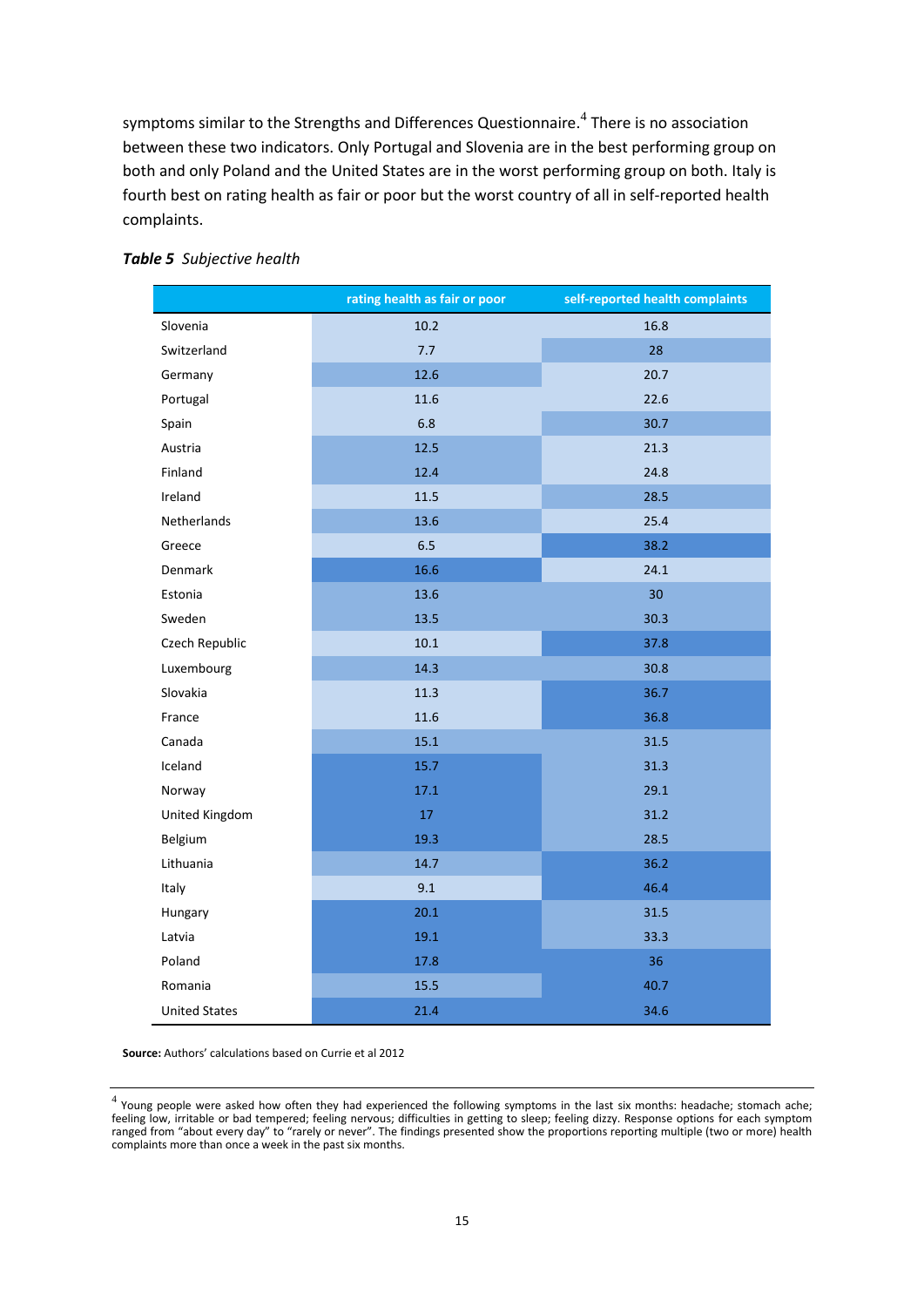Figure 2 shows results for the overall subjective well-being dimension – that is after combining the indicators into components and the components into the domain. The Netherlands is a clear outlier on subjective well-being, performing much better than the other countries. Only Iceland among the Nordic countries is in a top position. Spain performs well as a result of its good results on life satisfaction, relationships and perceived health status. The worst performing country overall is the USA.





**Source:** Authors' calculations

The association between the subjective well-being indicators is explored in Table 3. Three of the four components are associated with overall subjective well-being. The exception is subjective education where neither 'liking school a lot' nor 'pressured by school work' are associated with overall subjective well-being. The strongest association with overall subjective well-being is selfreported health complaints and class mates who are kind and helpful. Among the components, life satisfaction is only associated with subjective health while it is not correlated with indicators for the quality of children's relationships with parents and peers ('relationships') nor with subjective satisfaction in the education component ('subjective education'). Moreover, 'relationships' and 'subjective education' are not associated with any other component (Table 6).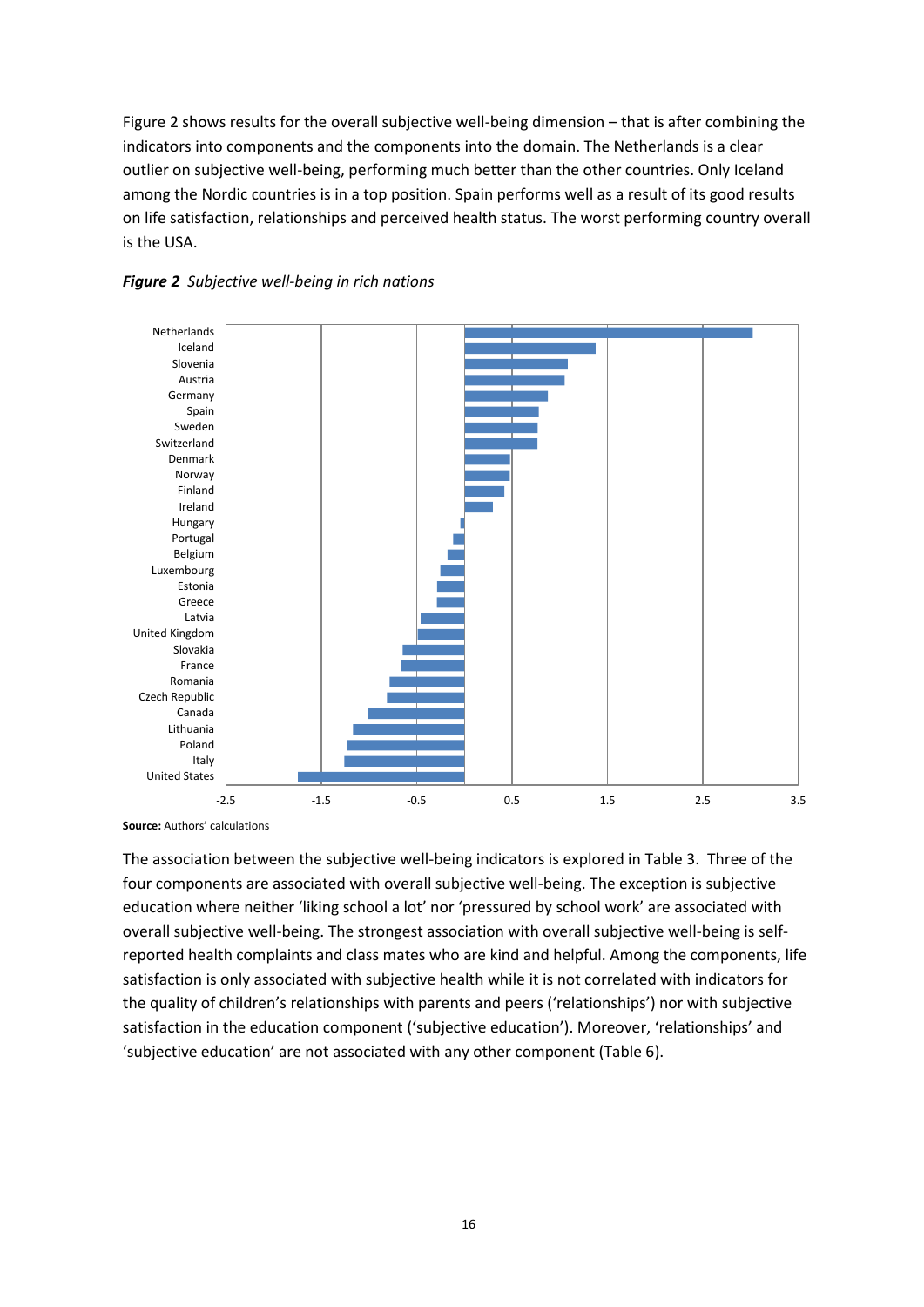|                                   | <b>Life</b><br>satisfaction | Easy to<br>talk to<br>mothers | Easy to<br>talk to<br>fathers | <b>Classmates</b><br>kind and<br>helpful | <b>Pressured</b><br>by school | <b>Like school</b><br>a lot | <b>Health fair</b><br>or poor | Self-<br>reported<br>health | <b>Relation-</b><br>ships | <b>Subjective</b><br>education | Subjective<br>health | <b>Subjective</b><br>domain |
|-----------------------------------|-----------------------------|-------------------------------|-------------------------------|------------------------------------------|-------------------------------|-----------------------------|-------------------------------|-----------------------------|---------------------------|--------------------------------|----------------------|-----------------------------|
| Life satisfaction                 | 1.000                       | .229                          | .240                          | $.509$ **                                | $-.234$                       | $-.133$                     | .295                          | .416                        | .350                      | $-.228$                        | $.487**$             | $.646**$                    |
| Easy to talk to<br>mothers        |                             | 1.000                         | $.931$ **                     | .118                                     | $-.002$                       | .085                        | $-.039$                       | .135                        | .798**                    | .051                           | .117                 | $.393*$                     |
| Easy to talk to<br>fathers        |                             |                               | 1.000                         | .189                                     | .066                          | .224                        | $-.219$                       | .189                        | $.842**$                  | .185                           | .031                 | $.452*$                     |
| Classmates<br>kind and<br>helpful |                             |                               |                               | 1.000                                    | $-.035$                       | .160                        | .102                          | $.699^{**}$                 | $.607**$                  | .109                           | $.511***$            | $.755***$                   |
| Pressured by<br>school            |                             |                               |                               |                                          | 1.000                         | .144                        | $-.239$                       | $-.047$                     | $-.034$                   | $.756**$                       | $-.164$              | .066                        |
| Like school a<br>lot              |                             |                               |                               |                                          |                               | 1.000                       | $-.466*$                      | .092                        | .193                      | $.737**$                       | $-.232$              | .266                        |
| Health fair or<br>poor            |                             |                               |                               |                                          |                               |                             | 1.000                         | .028                        | $-.075$                   | $-.437*$                       | $.691**$             | .184                        |
| Self-reported<br>health           |                             |                               |                               |                                          |                               |                             |                               | 1.000                       | .491**                    | $-.007$                        | $.705**$             | .778 **                     |
| Relationships                     |                             |                               |                               |                                          |                               |                             |                               |                             | 1.000                     | .111                           | .283                 | $.669**$                    |
| Subjective<br>education           |                             |                               |                               |                                          |                               |                             |                               |                             |                           | 1.000                          | $-.275$              | .228                        |
| Subjective<br>health              |                             |                               |                               |                                          |                               |                             |                               |                             |                           |                                | 1.000                | $.692**$                    |
| Subjective<br>domain              |                             |                               |                               |                                          |                               |                             |                               |                             |                           |                                |                      | 1.000                       |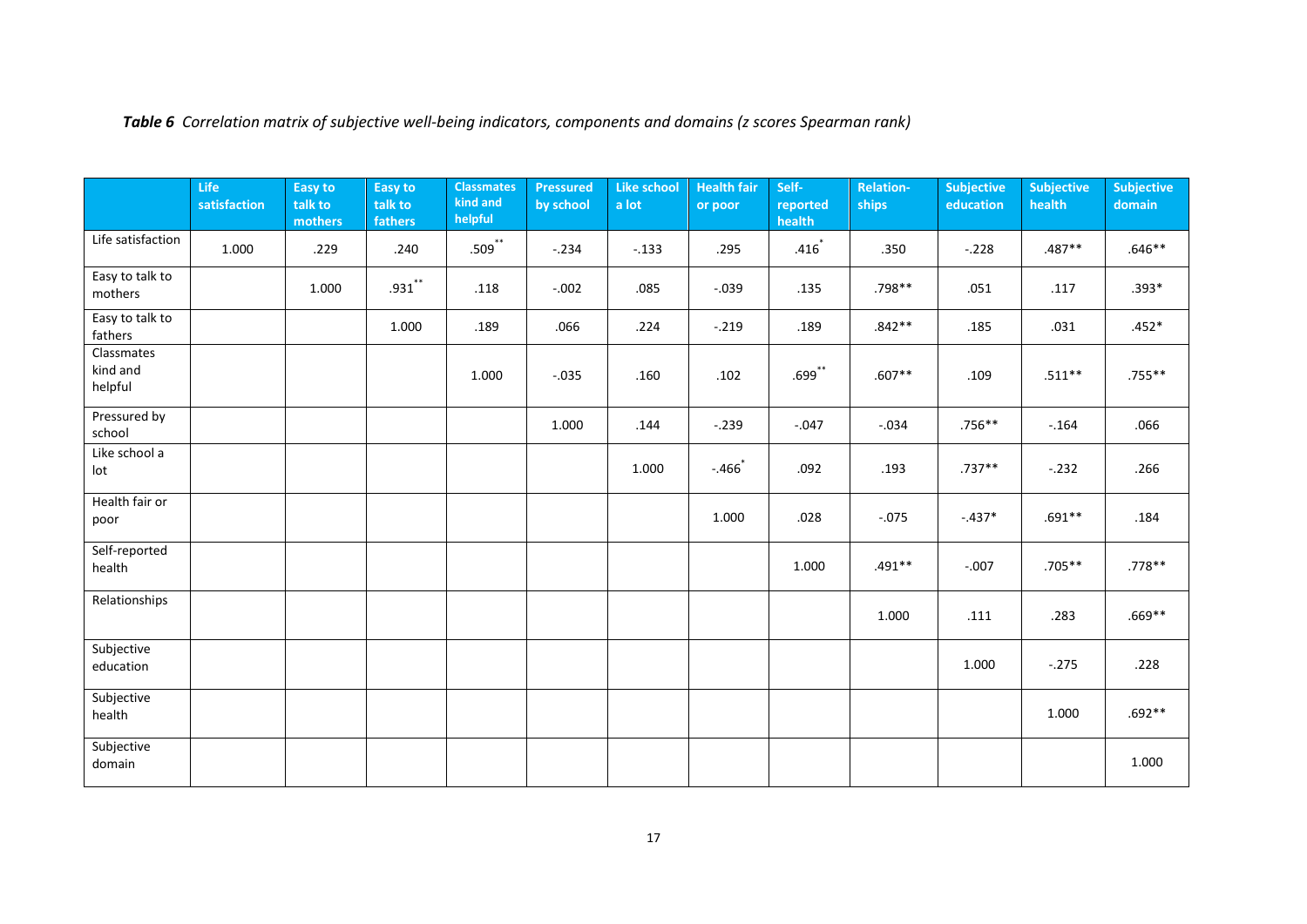#### **3.2. Changes in the subjective well-being dimension during the last decade**

It is interesting to analyse how subjective well-being changed over the last decade using HBSC data for 2001/2002 and 2009/10. As in Martorano et al. (2013b), there are some problems due to some changes introduced in building the components of Report Card 7 and Report Card 11. Although the number of components is the same, the number of the indicators is different. First of all, we add two indicators referring to relationships with parents to the peer relations component. Consequently, 'peer relations' in Report Card 7 corresponds to the 'relationships' component in Report Card 11. Secondly, the percentage of young people who feel pressured by school is added to the education component, while that of young people self-reporting health complaints is added to the health component. These two components are renamed respectively 'subjective educational well-being' and 'subjective health well-being' in Report Card 11. Lastly, the 'personal well-being' component in Report Card 7 is renamed 'life satisfaction'.

Thus, we build a modified subjective child well-being index thanks to the availability of at least one indicator for each component. As in Martorano et al. (2013b), the index is computed as the average rank of the four components, and countries are ranked according to them. The component value is given by a simple average of the z-scores for the different indicators. Finally, the countries under analysis are only the 21 originally included in Report Card 7.

**i) Life satisfaction.** Figure 3 shows two different trends. In half of the countries the percentage of children satisfied with their lives increased. Norway is the country which recorded the biggest improvement. The proportion with high life satisfaction also improved significantly in Portugal, the United Kingdom and Spain. In the remaining countries, there was either no significant change or a significant reduction in the percentage of young people with high life satisfaction (i.e. in Austria and Canada), with Greek children experiencing the biggest decline. The Netherlands was clearly an outlier with the percentage of young people with scores above the mid-point of life satisfaction close to 95 per cent in both the early and the late 2000s.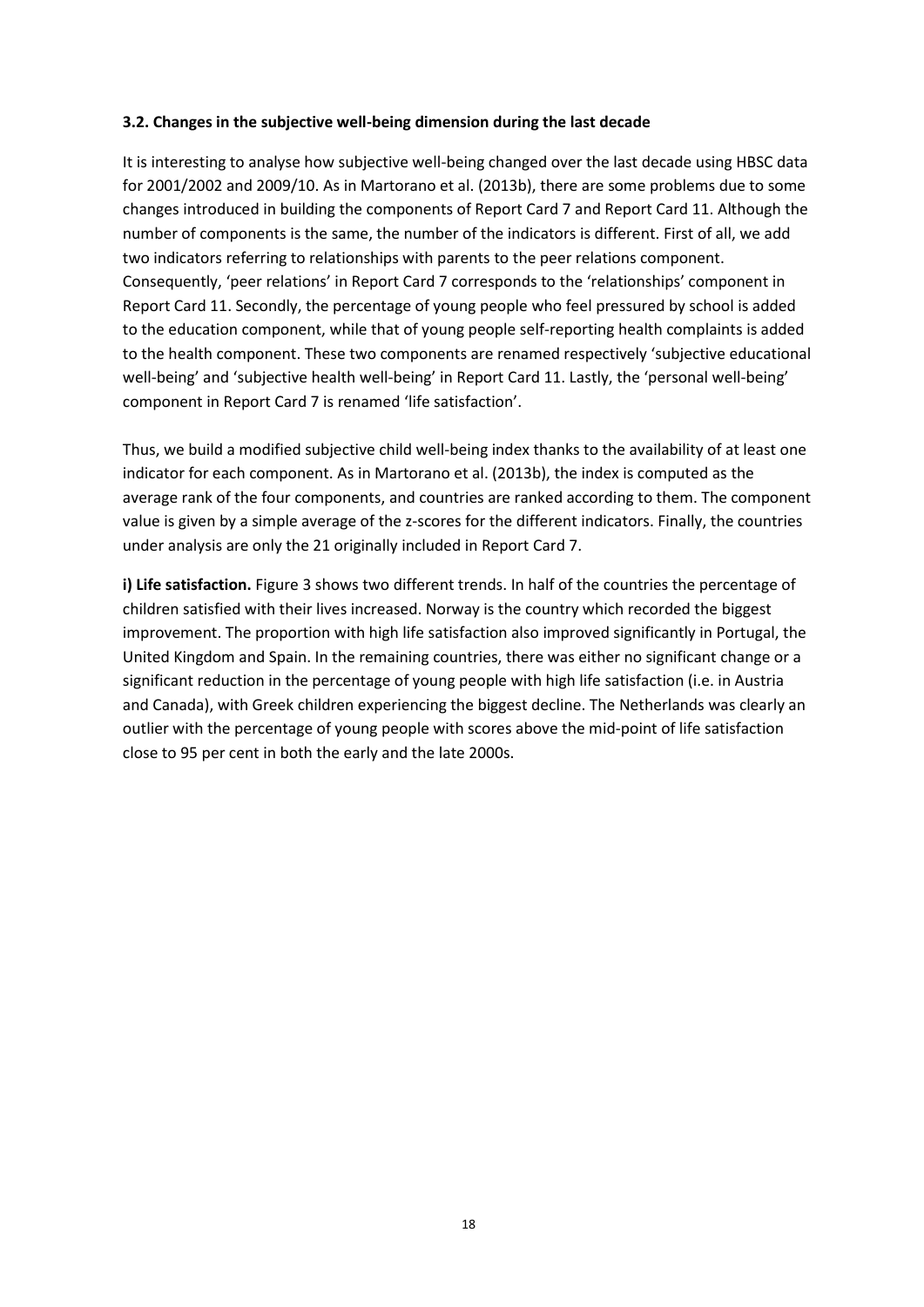

*Figure 3 Percentage of young people aged 11, 13 and 15 who rated their life satisfaction with a score of 6 or more on the 11-step 'Cantril Ladder' scale between 2001/2002 and 2009/2010.*

**Source:** Authors' calculations based on Currie et al (2004, 2012). **Note**: See Annex Table A for country abbreviations.

**ii) Classmates kind and helpful.** To represent children's relationships we have used only one indicator: the percentage of young people that find their classmates kind and helpful. In the majority of countries the percentage of children who consider their classmates kind and helpful increased over the last decade. The biggest improvements were in the UK, Italy and the Czech Republic even though all these countries started from a low percentage in 2001/2002. In contrast, Austria, Canada, Greece and Poland recorded significant and large negative changes (Figure 4).





**Source:** Authors' calculations based on Currie et al (2004, 2012). **Note**: See Annex Table A for country abbreviations.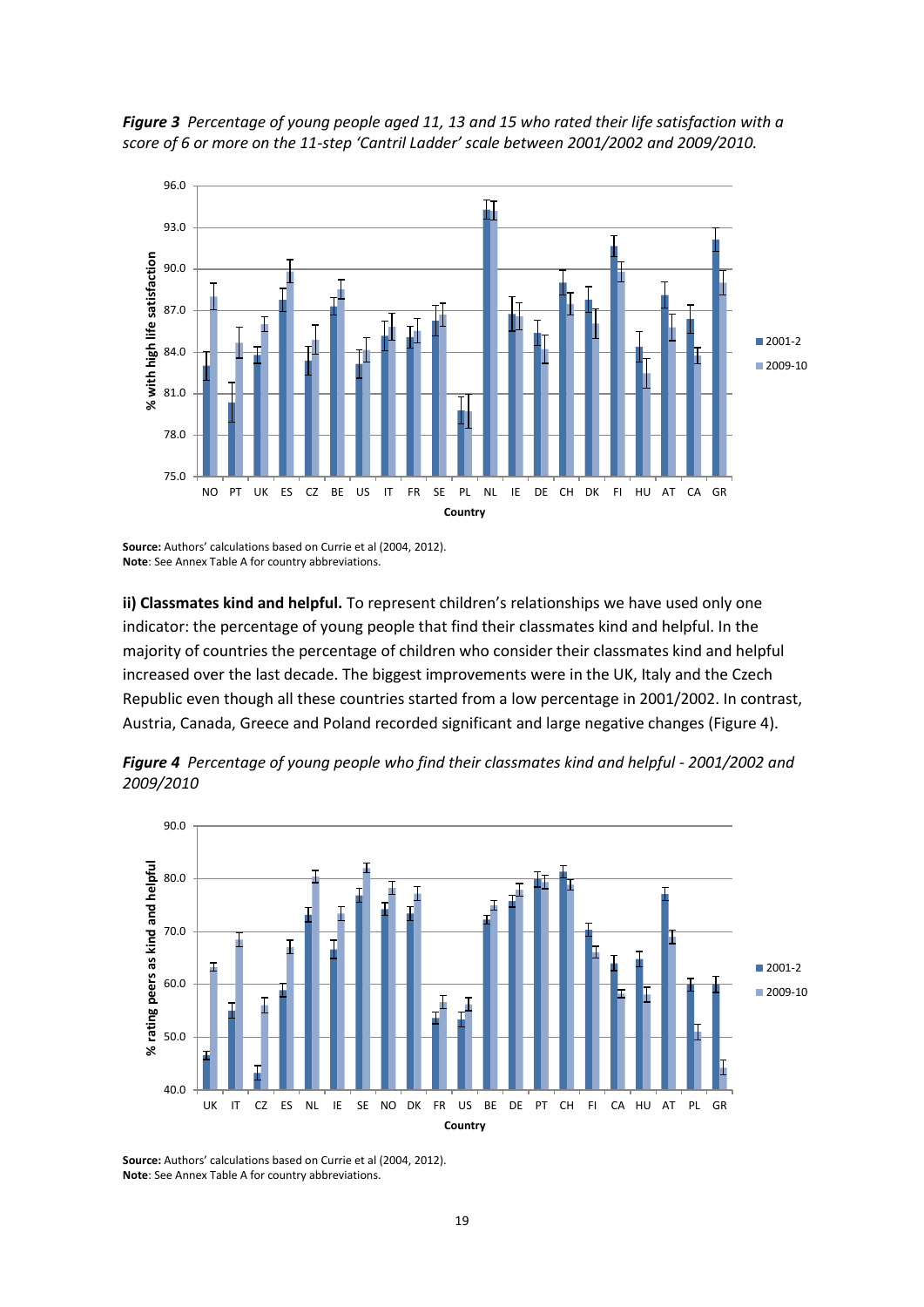**iii) Liking school a lot.** Figure 5 shows changes in the percentage of young people liking school a lot over the last decade. In particular, improvements were seen in the vast majority of the countries but were most outstanding in Belgium, Finland, France, the United Kingdom and the United States. In contrast it decreased significantly in Greece and Portugal.





**Source:** Authors' calculations based on Currie et al (2004, 2012). **Note**: See Annex Table A for country abbreviations.

**iv) Health – fair or poor**. Figure 6 shows changes in the percentage of children reporting their health as only fair or poor between 2001/2002 and 2009/2010. The biggest improvement is observed in Portugal and the United Kingdom. In contrast, the percentage of young people rating their health as only fair or poor increased significantly in Belgium, Hungary and Poland.





**Source:** Authors' calculations based on Currie et al (2004, 2012). **Note**: See Annex Table A for country abbreviations.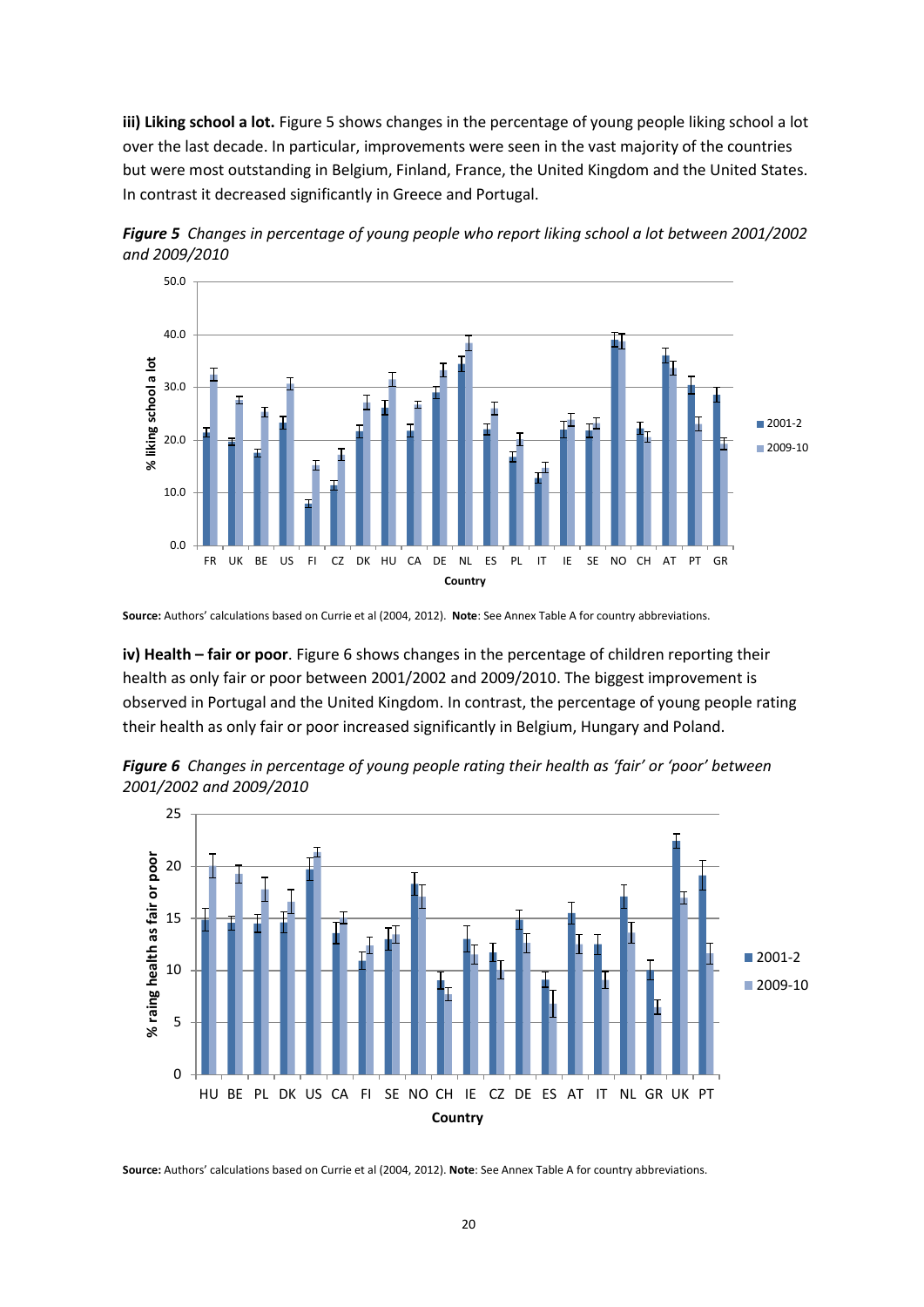**v) Overall subjective well-being**. Table 7 shows the results for the overall subjective well-being dimension between 2001/2002 and 2009/2010. The most evident changes are related to Norway (+7 positions), followed by France and Portugal (+6 positions). In contrast, Greece experienced the greatest fall (-11) moving from the top group to an intermediate position. On the whole, the group compositions are relatively stable over the last decade.

|                | <b>Subjective</b><br>well-being<br>RC7 | <b>Subjective</b><br>well-being<br><b>RC11</b> | <b>Difference</b> |
|----------------|----------------------------------------|------------------------------------------------|-------------------|
| Norway         | 10                                     | 3                                              | 7                 |
| France         | 17                                     | 11                                             | 6                 |
| Portugal       | 15                                     | 9                                              | 6                 |
| Spain          | $\overline{7}$                         | $\overline{2}$                                 | 5                 |
| United Kingdom | 21                                     | 16                                             | 5                 |
| Ireland        | 11                                     | 8                                              | 3                 |
| Czech Republic | 20                                     | 18                                             | $\overline{2}$    |
| Italy          | 16                                     | 15                                             | $\mathbf{1}$      |
| Belgium        | 12                                     | 12                                             | 0                 |
| Germany        | 5                                      | 5                                              | 0                 |
| Netherlands    | $\mathbf{1}$                           | $\mathbf{1}$                                   | 0                 |
| Denmark        | 9                                      | 10                                             | $-1$              |
| Sweden         | 6                                      | 7                                              | $-1$              |
| <b>USA</b>     | 19                                     | 20                                             | $-1$              |
| Austria        | 4                                      | 6                                              | $-2$              |
| Switzerland    | $\overline{2}$                         | 4                                              | $-2$              |
| Poland         | 18                                     | 21                                             | $-3$              |
| Canada         | 13                                     | 17                                             | $-4$              |
| Finland        | 8                                      | 13                                             | $-5$              |
| Hungary        | 14                                     | 19                                             | $-5$              |
| Greece         | 3                                      | 14                                             | $-11$             |

|  |  |  |  |  |  |  | Table 7 Changes in subjective well-being in rich nations between 2001/2002 and 2009/2010 |
|--|--|--|--|--|--|--|------------------------------------------------------------------------------------------|
|--|--|--|--|--|--|--|------------------------------------------------------------------------------------------|

**Source:** Authors' calculations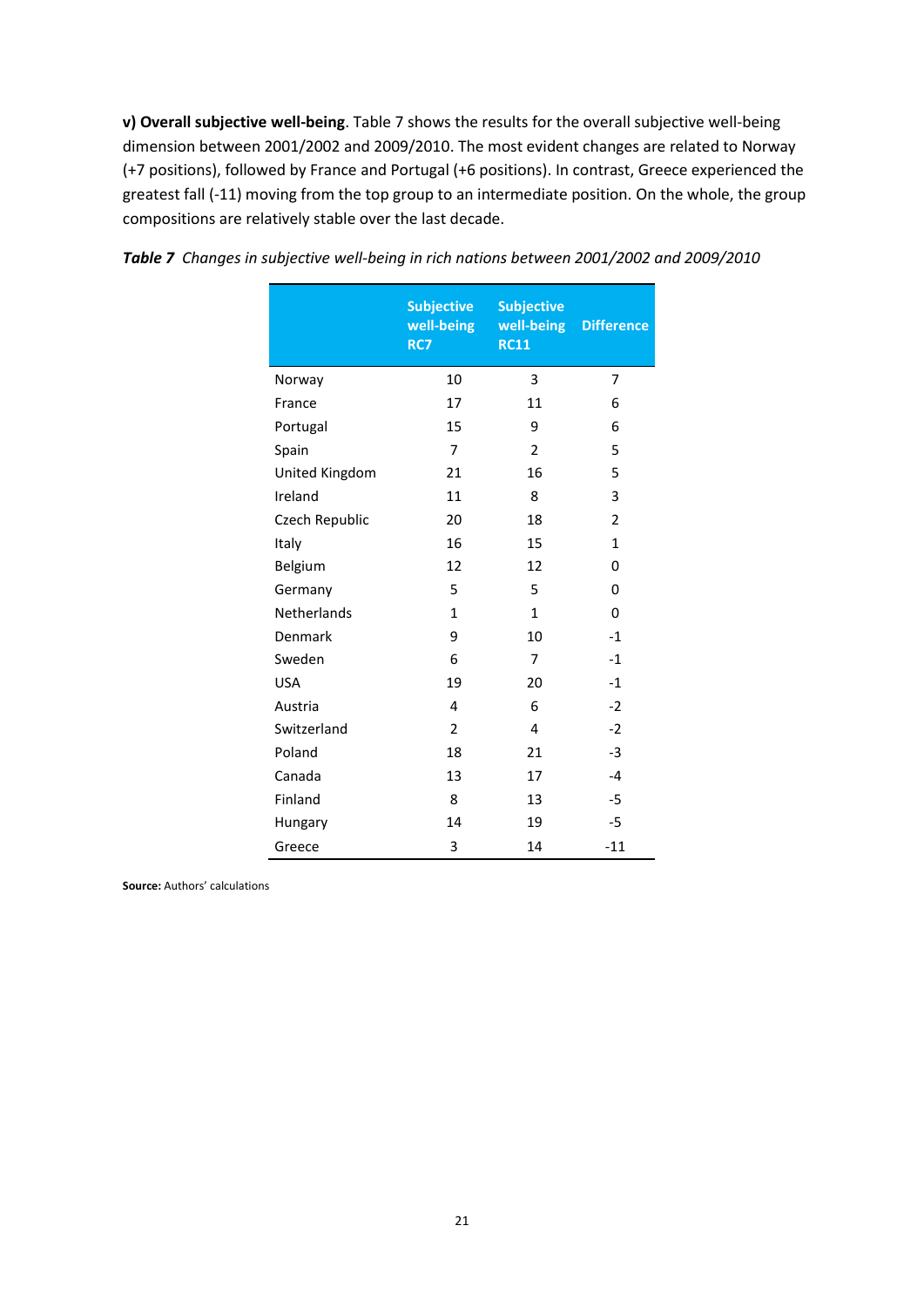#### **4. WHAT EXPLAINS VARIATIONS IN SUBJECTIVE WELL-BEING?**

In this section we try to analyse not only the relationship between subjective and objective domains, but also how subjective well-being is affected by other factors.

#### **4.1. Relationship between subjective and objective domains**

How are the subjective components and the overall subjective well-being domain related to the other more objective domains of well-being? Table 8 summarises the associations. In general, subjective well-being is associated with all the objective domains. Overall well-being (excluding subjective) is associated with all the components of subjective well-being except educational wellbeing. In fact, subjective education is not associated with any of the objective domains, including that of education. Material well-being is associated with all the other subjective components. The health and safety and the housing and environment domains are associated with life satisfaction and subjective health but not family relations and education. Behaviour is associated with life satisfaction. The strongest associations between overall subjective well-being and the other domains are with material well-being and housing and the environment.

|                                                     | <b>Overall</b><br>subjective<br>well-being | <b>Life</b><br>satisfaction | <b>Family</b><br>relations | <b>Subjective</b><br>education | <b>Subjective</b><br>health |
|-----------------------------------------------------|--------------------------------------------|-----------------------------|----------------------------|--------------------------------|-----------------------------|
| <b>Material well-being</b><br>domain                | $.677**$                                   | $.600**$                    | $.379*$                    | .167                           | .458*                       |
| <b>Health and safety</b><br>domain                  | $.542**$                                   | $.620**$                    | $.393*$                    | $-.106$                        | $.427*$                     |
| <b>Education domain</b>                             | $.474**$                                   | .290                        | $.437*$                    | .201                           | .239                        |
| <b>Behaviour domain</b>                             | $.534**$                                   | $.447*$                     | .367                       | .119                           | .360                        |
| <b>Housing and</b><br>environment domain            | $.610**$                                   | .598**                      | .277                       | .012                           | $.504**$                    |
| <b>Overall (excluding</b><br>subjective well-being) | $.666**$                                   | $.576***$                   | $.448*$                    | .139                           | $.429*$                     |

*Table 8 Correlation between the other domains of well-being, overall subjective well-being and the subjective well-being components.*

**Source:** Authors' calculations

Table 9 compares the rank orders of the child well-being index (without subjective well-being) and the subjective well-being dimension. The Netherlands is the best performing country on both. Also Iceland, Norway and Sweden are in the top group of countries on both objective and subjective well-being. Italy, Lithuania, Poland, Romania, Slovakia and the United States are in the bottom group of countries for both the objective and subjective measures. In other countries the pattern is more mixed. Austria, Slovenia and Spain are the countries with a positive difference in their ranking between subjective well-being and 'objective' well-being. In contrast, for the Czech Republic, France and Italy there is a negative difference (indicating that their ranking based on 'objective' indicators is higher than their ranking based on subjective well-being).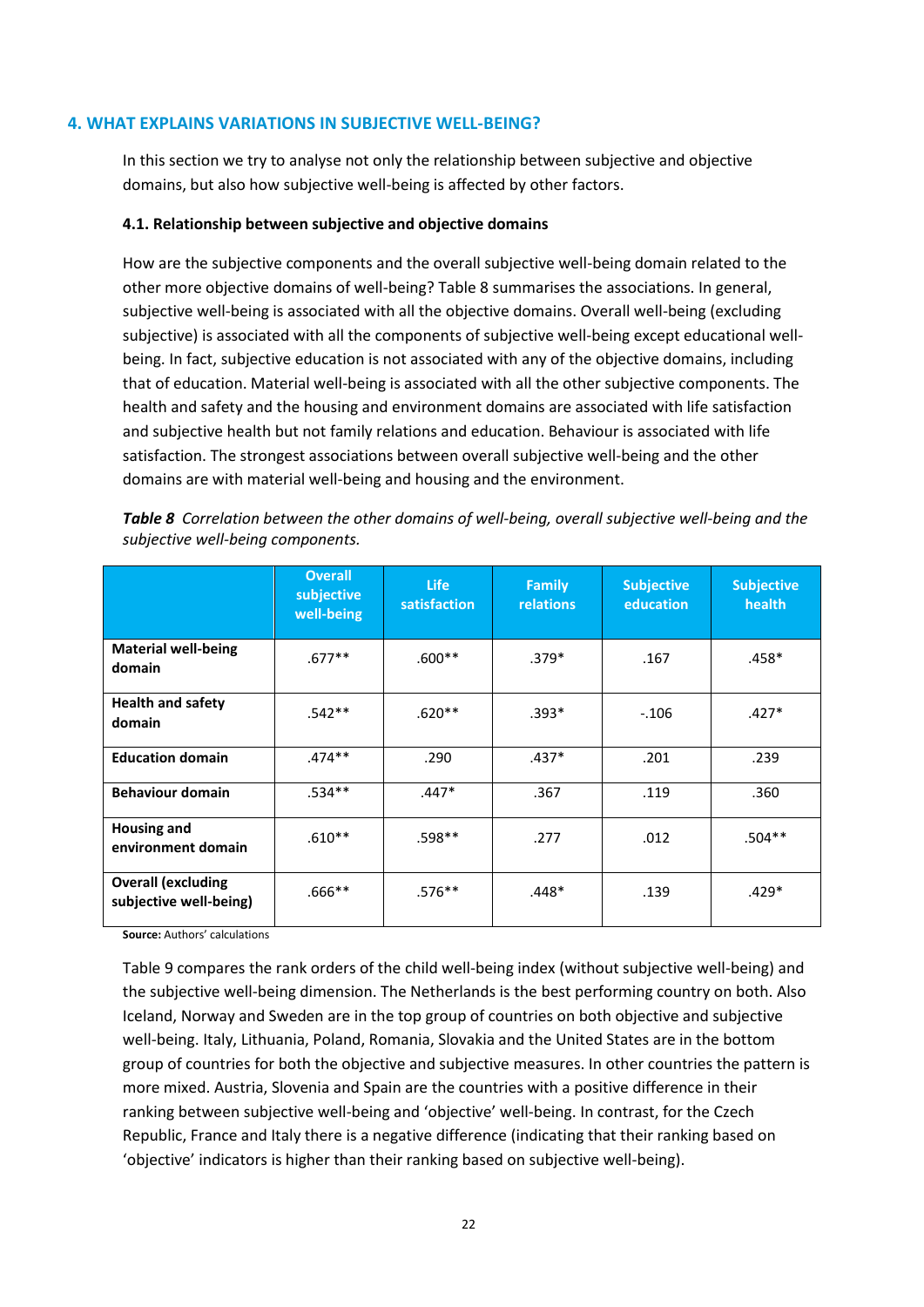|                | Child well-being index | <b>Subjective well-being index</b> |
|----------------|------------------------|------------------------------------|
| Netherlands    | 2.4                    | $\overline{1}$                     |
| Norway         | 4.6                    | 10                                 |
| Iceland        | 5.0                    | $\overline{2}$                     |
| Finland        | 5.4                    | 11                                 |
| Sweden         | 6.2                    | $\overline{7}$                     |
| Germany        | 9.0                    | 5                                  |
| Luxembourg     | 9.2                    | 16                                 |
| Switzerland    | 9.6                    | 8                                  |
| Belgium        | 11.2                   | 15                                 |
| Ireland        | 11.6                   | 12                                 |
| Denmark        | 11.8                   | $\overline{9}$                     |
| Slovenia       | 12.0                   | 3                                  |
| France         | 12.8                   | 22                                 |
| Czech Republic | 15.2                   | 24                                 |
| Portugal       | 15.6                   | 14                                 |
| United Kingdom | 15.8                   | 20                                 |
| Canada         | 16.6                   | 25                                 |
| Austria        | 17.0                   | $\overline{4}$                     |
| Spain          | 17.6                   | 6                                  |
| Hungary        | 18.4                   | 13                                 |
| Poland         | 18.8                   | 27                                 |
| Italy          | 19.2                   | 28                                 |
| Estonia        | 20.8                   | 17                                 |
| Slovakia       | 20.8                   | 21                                 |
| Greece         | 23.4                   | 18                                 |
| <b>USA</b>     | 24.8                   | 29                                 |
| Lithuania      | 25.2                   | 26                                 |
| Latvia         | 26.4                   | 19                                 |
| Romania        | 28.6                   | 23                                 |

#### *Table 9 Child well-being rank versus subjective well-being*

**Source:** Authors' calculations

Figure 7 shows the association between objective and subjective well-being graphically. Latvia, the Netherlands and Romania have higher subjective well-being than might be expected given their overall 'objective' well-being. In contrast, Canada, France, Italy, Luxembourg, Poland and the United States all have lower subjective well-being than might be expected given their score on 'objective' well-being.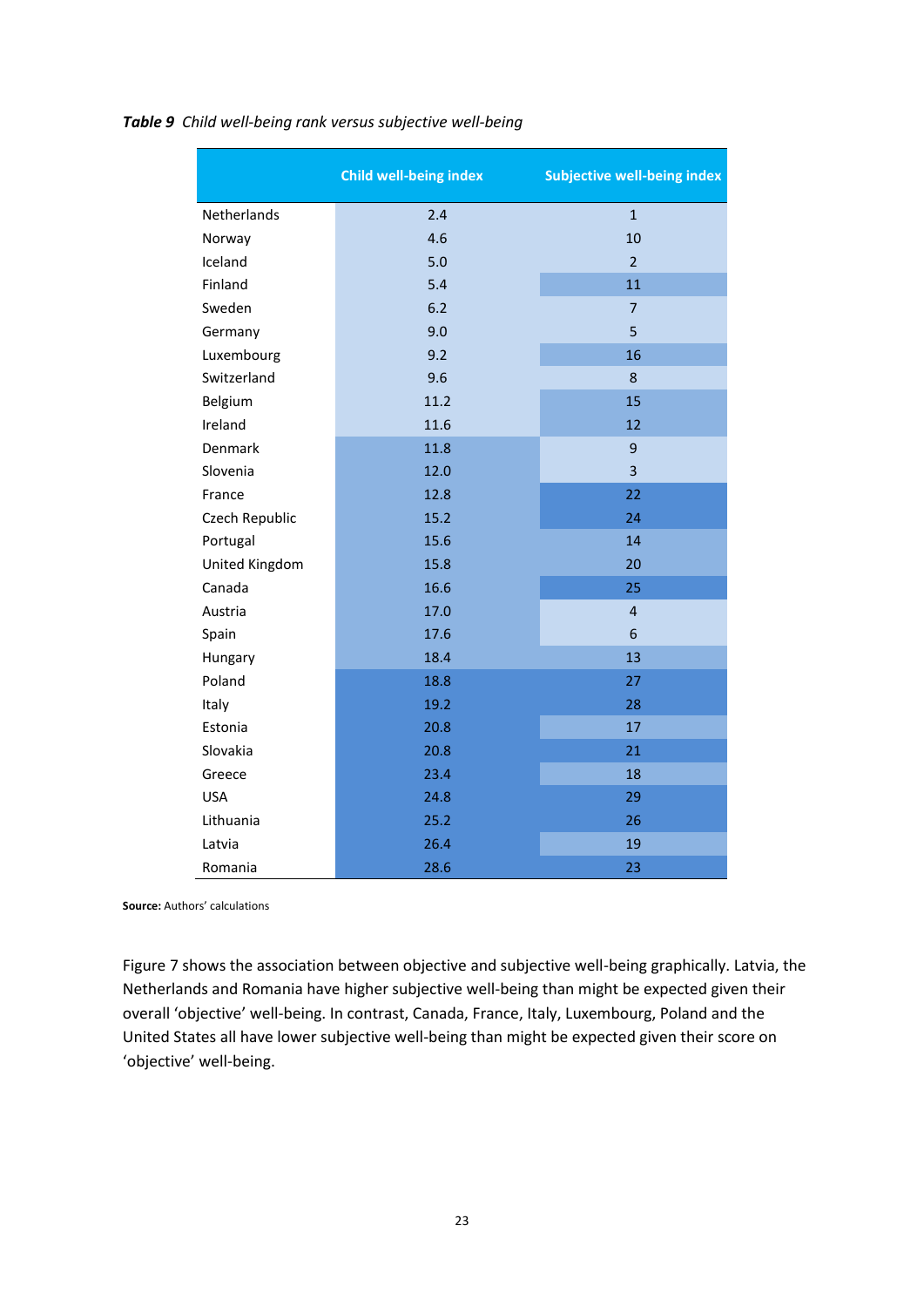*Figure 7 Association between overall well-being excluding subjective well-being and overall subjective well being* 



**Source:** Authors' calculations

#### **4.2 The relationship between subjective well-being and structural factors**

Several studies have investigated the different factors contributing to levels of and changes in subjective well-being. According to Stevenson and Wolfers (2008), there are no differences between the micro and macro levels as *within* country analysis and *between* country analyses lead to the same results. In particular, "estimates of the within- and between-country well-beingincome gradient tend to lie in the range of 0.2-0.4" (Stevenson and Wolfers, 2008: 32). Based on a sample of 129 countries, Deaton (2008) confirms the same results finding a correlation close to 0.8 between life satisfaction and log average income. The natural conclusion emerging from these analyses is that increasing income could make people happier, generating a more satisfied society.

However, there is no general consensus in the macro literature about this point. As reported by Frey and Stutzer (2003), the results are mixed and it is not possible to draw firm conclusions. Some analyses show that there is low correlation between income and life satisfaction while other researchers find it is not significant in rich countries (see Böhnke and Kohler, 2008; Frey and Stutzer 2002). Indeed, the famous 'Easterlin paradox' highlights that satisfaction in the society is not strictly related to variation in the material conditions beyond a certain threshold (Easterlin 1974). One of the explanations is related to the existence of decreasing marginal utility: "concretely, this means that the effect of earning an additional ten thousand dollars on subjective well-being becomes progressively smaller as one's initial level of income increases" (Clark and Senik, 2011: 14).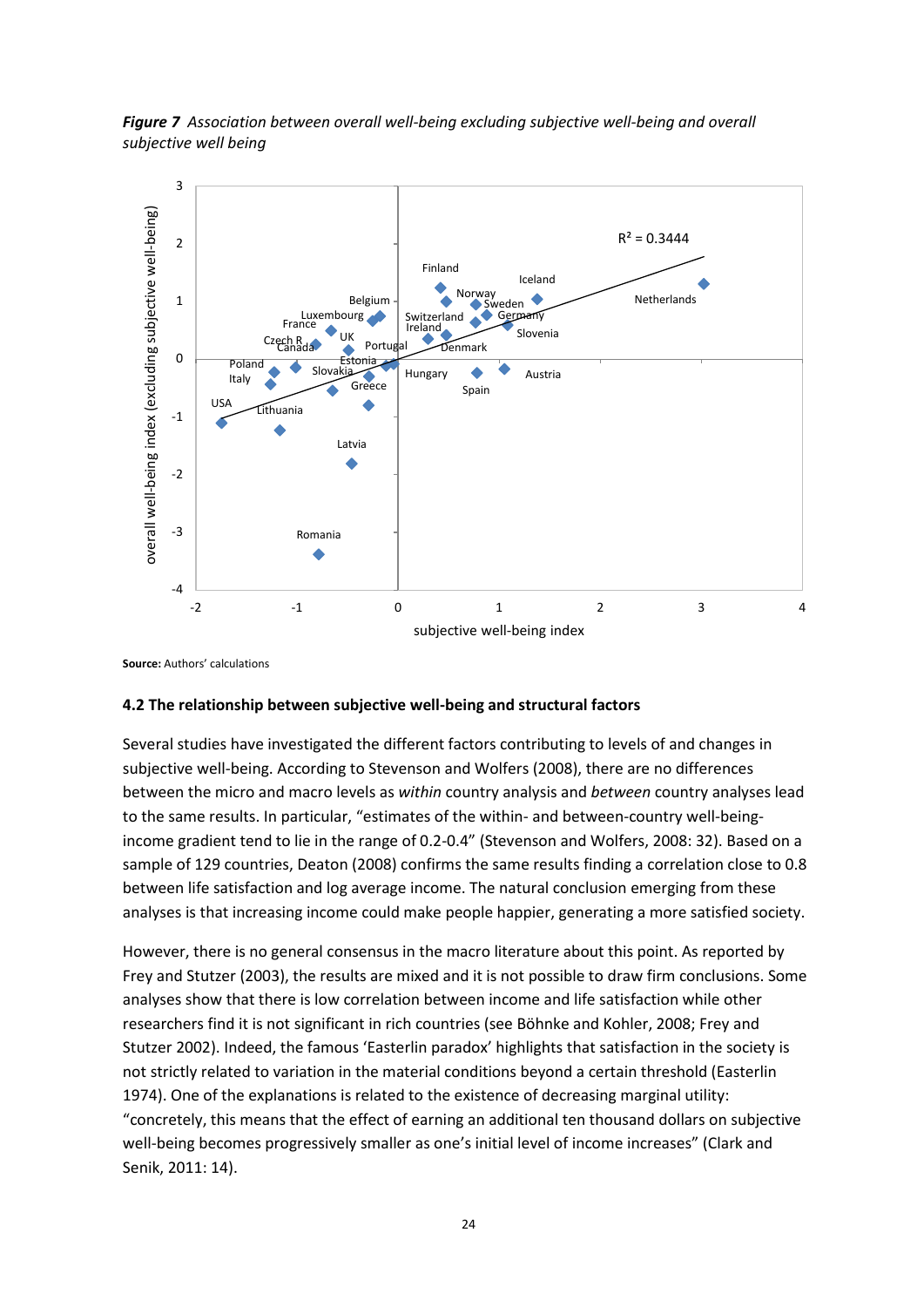Consequently, a growing part of the literature stresses that in rich societies subjective well-being is affected by other factors. For example, the level of subjective well-being is negatively related to unemployment (Pittau et al., 2010) and also to inflation (Frey and Stutzer, 2003; di Tella et al., 2003). Moreover, a number of studies suggest that it is the relative position occupied in the society rather than the level of income per se that counts (Layard, 2005). Empirical evidence confirms that on average high income inequality is associated to low subjective well-being (Verme, 2011). However, according to Alesina et al. (2004), this result holds for European countries but not for the United States where the expectation that one will move up the distribution in the future reduces the negative effect of inequality on life satisfaction.

Beyond economic factors, subjective well-being could be affected by institutional and social factors. Inglehart et al. (2008) found a positive correlation between subjective well-being and freedom, while Veenhoven (2000) argues that it is economic freedom in particular that generates a positive impact on happiness. Hudson (2006) shows a positive association between satisfaction and the quality of institutions; Dorn et al. (2007) point out that democratization improves subjective well-being as people tend to participate more in the society.

Finally, a number of publications also introduced variables such as religion and language in an attempt to catch cultural differences (Dorn et al., 2007). Notwithstanding the difficulty of finding valid proxies to measure cultural differences, these variables seem to be important factors in explaining the level of subjective well-being, at least of adults.

# **4.2.1. Empirical analysis**

It is interesting to investigate the relationship between subjective well-being and other structural factors. In contrast to the previous studies, our analysis considers children's subjective well-being and tries to regress it on a set of variables considered relevant for children according to the empirical literature.

The description of the variables is reported in Table 10. First, we include the level of income proxied by the GDP per capita. Since our analysis is based on high income countries, we do not expect subjective well-being to be affected by the material conditions. As reported in the previous section, the level of subjective well-being in high income countries seems to be more affected by factors such as inequality and the quality of institutions. To measure the level of inequality we introduce the Gini coefficient. The assumption is that more inequality produces less satisfaction inside the society. To proxy for the quality of institutions we include the government effectiveness index provided by Kaufmann et al. (2010). This index measures the quality of governments in producing public goods and providing services, and more generally operating independently and efficiently. We expect good institutions to impact positively on family satisfaction and therefore on children's subjective well-being. Moreover, subjective child well-being could be affected by government policies toward family conditions. In countries where government is more sensitive to the problems of families, satisfaction will be higher than in other countries. For all these reasons we include the percentage of GDP spent by government on families. We expect that more expenditure will impact positively on subjective well-being since children can enjoy more services and so on.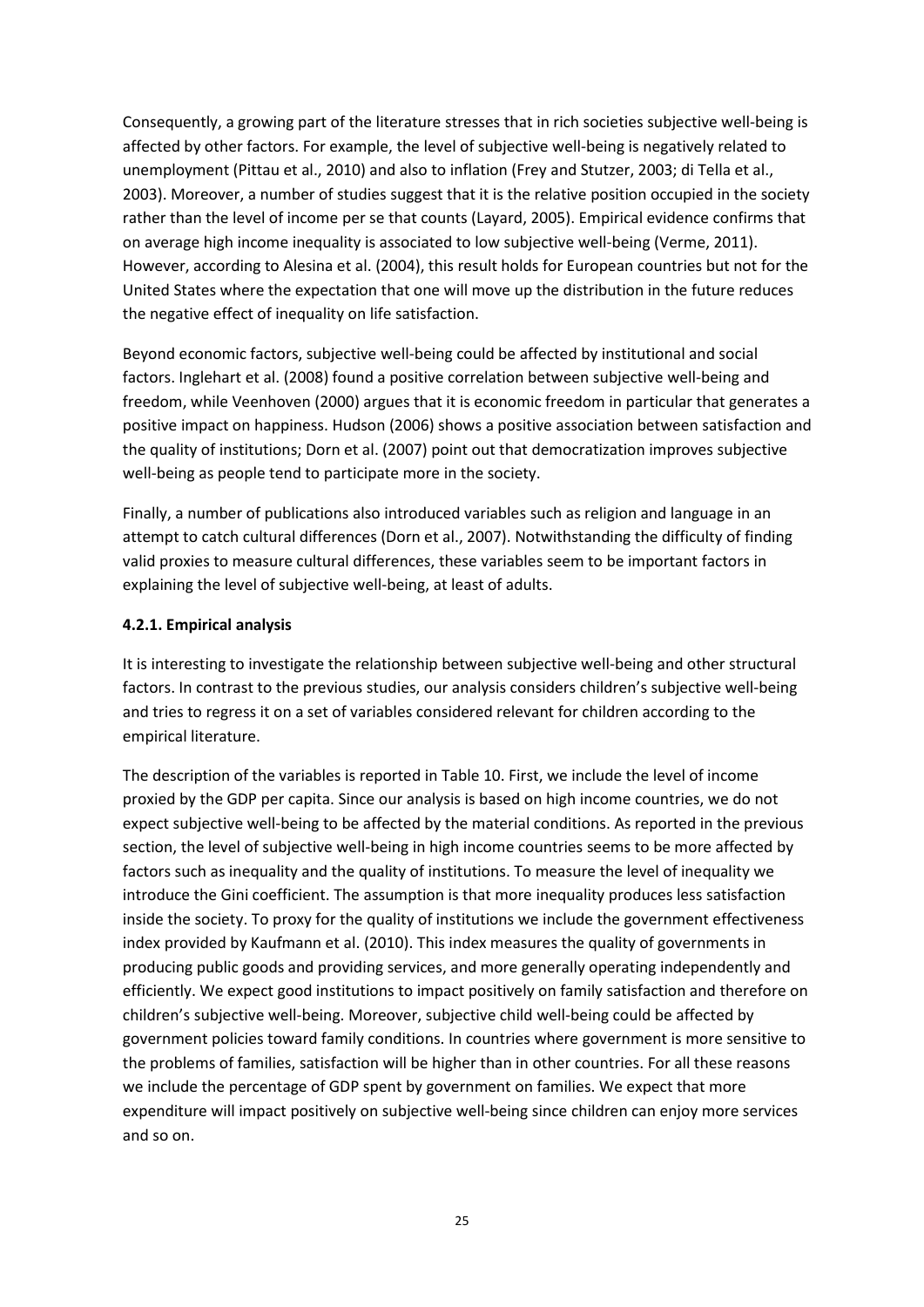#### *Table 10 Description of variables*

| Variable name                     | <b>Description</b>                                       | <b>Source</b>                          | Year        |
|-----------------------------------|----------------------------------------------------------|----------------------------------------|-------------|
| <b>Subjective well-being</b>      | Index of children's subjective<br>well-being             | Authors' elaboration                   | 2009 - 2010 |
| GDP per capita                    | GDP per capita, PPP (constant 2005)<br>international \$) | World Development Indicators           |             |
| Gini                              | Gini on income                                           | Eurostat, OECD and national<br>sources | 2008-2009   |
| Public expenditure on<br>families | Public expenditure on families<br>(% of GDP)             | OECD                                   | 2009        |
| Government<br>effectiveness       | Quality of institutions                                  | Kaufmann et al. (2010)                 | 2008        |

Finally, although cultural differences are important in understanding the level of subjective wellbeing, these are difficult to capture. The authors are well aware that the exclusion of such important factors limits the analysis.

In order to analyze the factors affecting children's subjective well-being, a simple OLS regression is used. Table 11 confirms that the level of income is not a relevant variable in explaining international differences in children's subjective well-being in advanced economies. Other factors such as income inequality and the quality of institutions played a more important role. In particular, Table 11 shows that the Gini coefficient is negative and significant. In other words, high inequality reduces children's subjective well-being in the society. Moreover, Table 11 shows that the government effectiveness index is positive and significant. Consequently, the quality of life is positively affected by the quality of institutions. Public expenditure on families, however, has no additional significant influence.

| <b>VARIABLES</b>               | 1         | $ 2\rangle$ | $\overline{3}$ | $\overline{a}$ |
|--------------------------------|-----------|-------------|----------------|----------------|
|                                |           |             |                |                |
| GDP per capita                 | 0.0221    | 0.0128      | $-0.0099$      | $-0.0085$      |
|                                | [0.016]   | [0.015]     | [0.009]        | [0.010]        |
| Gini                           |           | $-0.0980**$ | $-0.0764*$     | $-0.0967*$     |
|                                |           | [0.039]     | [0.042]        | [0.049]        |
| Government effectiveness       |           |             | $0.7102**$     | $0.8354**$     |
|                                |           |             | [0.302]        | [0.397]        |
| Public expenditure on families |           |             |                | $-0.0475$      |
|                                |           |             |                | [0.226]        |
| Constant                       | $-0.6852$ | 2.5068*     | 1.6482         | 2.1204         |
|                                | [0.442]   | [1.456]     | [1.510]        | [1.710]        |
| <b>Observations</b>            | 29        | 29          | 29             | 26             |
| R-squared                      | 0.073     | 0.227       | 0.317          | 0.294          |

*Table 11 Factors affecting children's subjective well-being – OLS regression results (dependent variable: children's subjective well-being) 5*

Source: Author's compilation.

Notes: Robust standard errors in brackets. \* significant at 10%; \*\* at 5%; \*\*\* at 1%

<sup>5</sup> See Annex for the correlation matrix.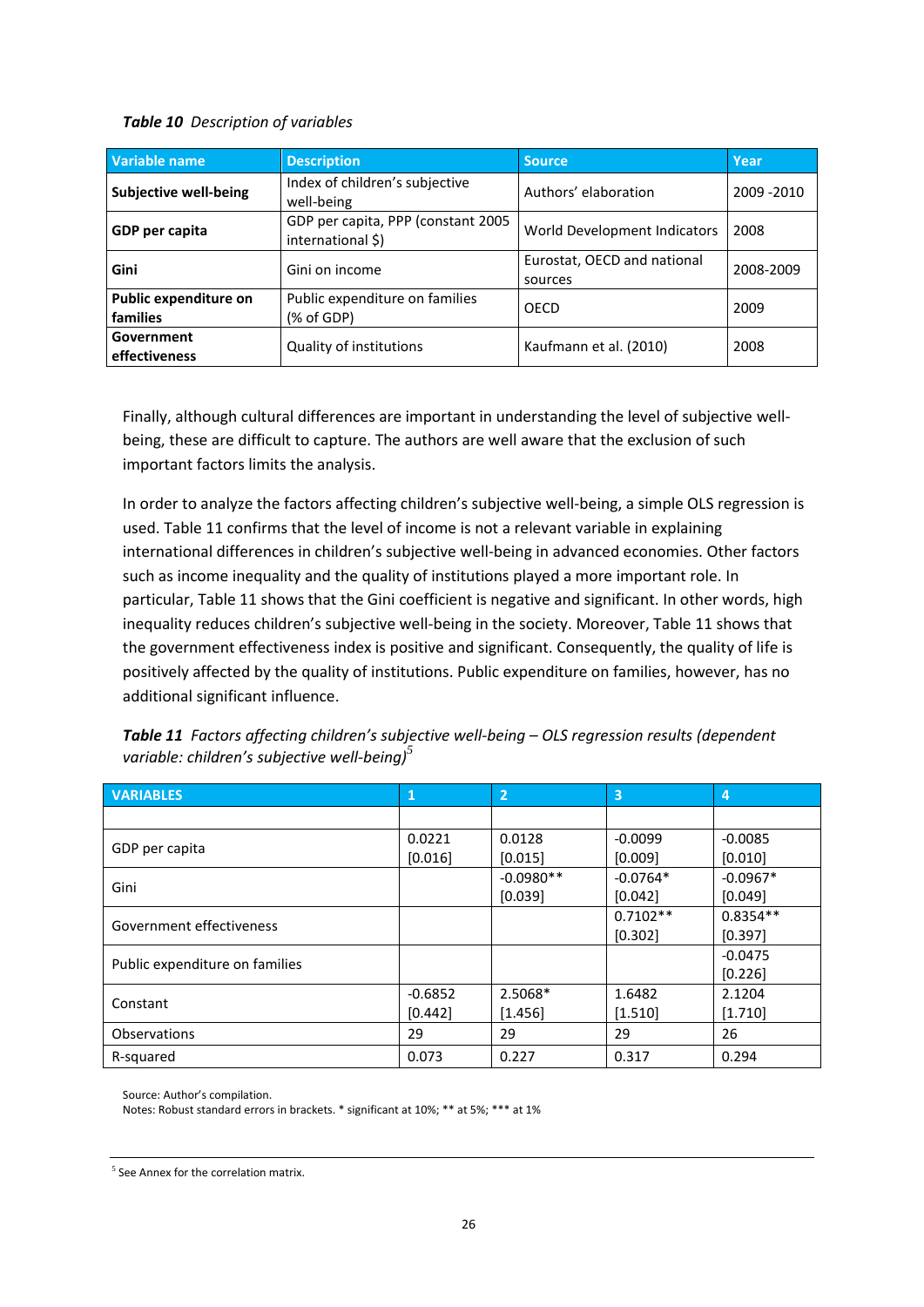#### **5. CONCLUSION**

As has been highlighted in this paper, subjective well-being represents an important component of overall well-being. The data show that children in the Netherlands present the highest level of subjective well-being. Between the early and the late 2000s, it is possible to observe that the changes in subjective well-being were relatively modest. The countries that recorded the highest variations in a positive direction were Norway, Portugal and the United Kingdom, while Austria, Canada and Greece recorded the most important falls.

The relationship between subjective well-being and its components to the other more 'objective' measures of well-being (included in UNICEF's *Innocenti Report Card 11*) revealed interesting results. We found there is an association between subjective well-being and all of the objective domains of well-being. This study also explored the relationship between subjective well-being and some structural factors. Our macro-analysis finds that the level of income (GDP per capita) is not a relevant variable in explaining international differences in children's subjective well-being in advanced economies. Indeed, the 'Easterlin paradox' highlights that satisfaction is not related to the variation of material conditions beyond a certain income threshold (Easterlin, 1974). However, other factors play a more important role. In particular, in rich societies people value their relative economic position more. Consequently, high inequality negatively impacts on children's subjective well-being. In addition, the quality of life is positively correlated to the quality of institutions.

These results suggest some policy implications: governments could improve children's subjective well-being by promoting redistributive policies, producing public goods and providing services in an independent and efficient way. It is also clear that better material conditions and higher quality in health, education and housing have a positive impact on children's feelings of well-being; governments seem far from powerless when they have the policy objective of making their nation's children feel happier.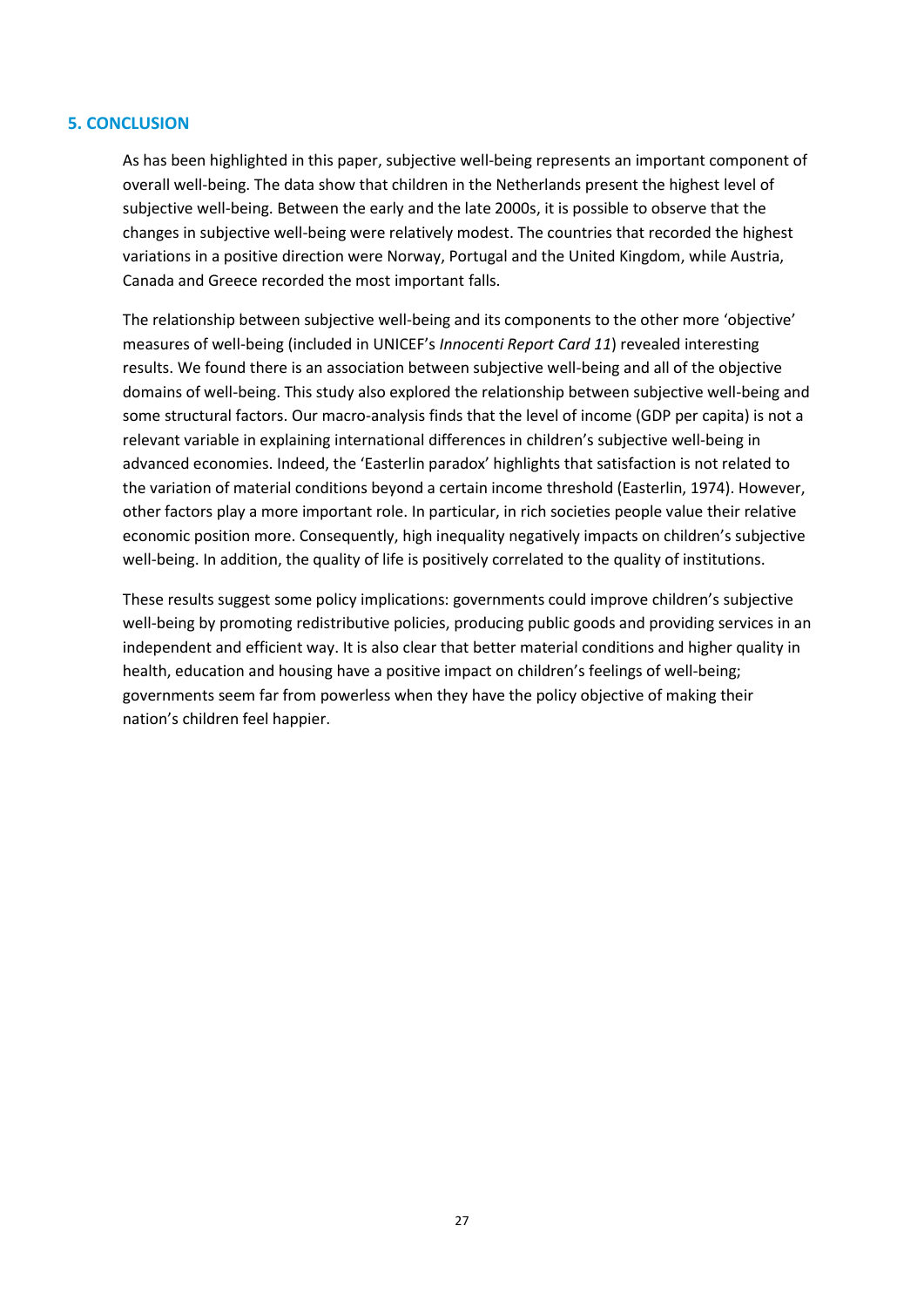# **Annex Table A Country's abbreviations**

| Abbr.          | <b>Country</b>       |
|----------------|----------------------|
| AT             | Austria              |
| <b>BE</b>      | Belgium              |
| CA             | Canada               |
| <b>CH</b>      | Switzerland          |
| CZ             | Czech Republic       |
| DE             | Germany              |
| DK             | Denmark              |
| ES             | Spain                |
| FI             | Finland              |
| <b>FR</b>      | France               |
| GR             | Greece               |
| HU             | Hungary              |
| IE             | Ireland              |
| IT             | Italy                |
| <b>NL</b>      | Netherlands          |
| N <sub>O</sub> | Norway               |
| PL             | Poland               |
| PT             | Portugal             |
| <b>SE</b>      | Sweden               |
| UK             | UK                   |
| US             | <b>United States</b> |

# **Annex Table B Correlation matrix**

|                                   | <b>Subjective</b><br>well-being | <b>GDP</b> per capita | Gini        | <b>Public</b><br>expenditure on<br><b>families</b> | <b>Government</b><br><b>effectiveness</b> |
|-----------------------------------|---------------------------------|-----------------------|-------------|----------------------------------------------------|-------------------------------------------|
| Subjective well-being             | 1.0000                          |                       |             |                                                    |                                           |
| GDP per capita                    | 0.3053                          | 1.0000                |             |                                                    |                                           |
| Gini                              | $-0.4077**$                     | 0.0181                | 1.0000      |                                                    |                                           |
| Public expenditure on<br>families | 0.2807                          | 0.2479                | $-0.4128**$ | 1.0000                                             |                                           |
| Government<br>effectiveness       | $0.4031**$                      | $0.7203***$           | $-0.1491$   | 0.2779                                             | 1.0000                                    |

Source: Author's compilation.

Notes: \* significant at 10%; \*\* at 5%; \*\*\* at 1%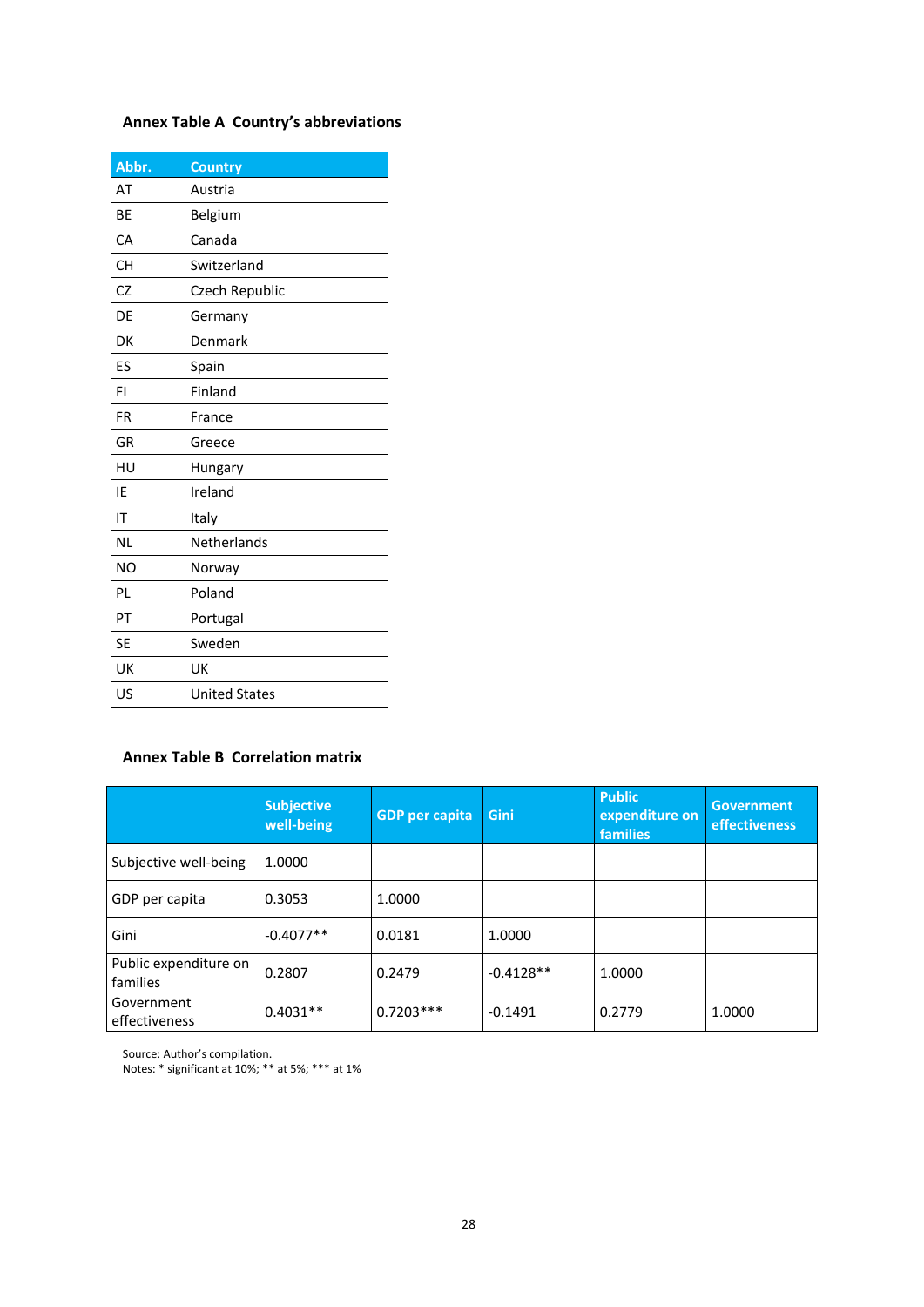| Data and sources - late 2000s (2009/2010) |                                      |                                                                                                                                              |           |                                                                                                                                                                                                                                                                     |  |  |
|-------------------------------------------|--------------------------------------|----------------------------------------------------------------------------------------------------------------------------------------------|-----------|---------------------------------------------------------------------------------------------------------------------------------------------------------------------------------------------------------------------------------------------------------------------|--|--|
| <b>Dimension</b><br>name                  | <b>Component name</b>                | <b>Indicator description</b>                                                                                                                 | Date(s)   | Source(s)                                                                                                                                                                                                                                                           |  |  |
| Subjective<br>well-being                  | Life satisfaction                    | Life satisfaction<br>Percentage of young people aged 11, 13 and 15<br>who rate themselves above the middle of the<br>life satisfaction scale | 2009/2010 | Currie C, Zanotti C, Morgan A et al. (2012) Social determinants of health<br>and well-being among young people. Health Behaviour in School-aged<br>Children (HBSC) study: international report from the 2009/2010 survey.<br>Copenhagen: World Health Organization. |  |  |
|                                           | Relationships                        | <b>Easy to talk to mothers</b><br>Percentage of young people aged 11, 13 and 15<br>who find it easy to talk to mothers                       | 2009/2010 | Currie C, Zanotti C, Morgan A et al. (2012) Social determinants of health<br>and well-being among young people. Health Behaviour in School-aged<br>Children (HBSC) study: international report from the 2009/2010 survey.<br>Copenhagen: World Health Organization. |  |  |
|                                           |                                      | <b>Easy to talk to fathers</b><br>Percentage of young people aged 11, 13 and 15<br>who find it easy to talk to fathers                       | 2009/2010 | Currie C, Zanotti C, Morgan A et al. (2012) Social determinants of health<br>and well-being among young people. Health Behaviour in School-aged<br>Children (HBSC) study: international report from the 2009/2010 survey.<br>Copenhagen: World Health Organization. |  |  |
|                                           |                                      | Classmates are kind and helpful<br>Percentage of young people aged 11, 13 and 15<br>who find their peers 'kind and helpful'                  | 2009/2010 | Currie C, Zanotti C, Morgan A et al. (2012) Social determinants of health<br>and well-being among young people. Health Behaviour in School-aged<br>Children (HBSC) study: international report from the 2009/2010 survey.<br>Copenhagen: World Health Organization. |  |  |
|                                           | Subjective educational<br>well-being | <b>School work</b><br>Percentage of young people aged 11, 13 and 15<br>who feel pressured by school work                                     | 2009/2010 | Currie C, Zanotti C, Morgan A et al. (2012) Social determinants of health<br>and well-being among young people. Health Behaviour in School-aged<br>Children (HBSC) study: international report from the 2009/2010 survey.<br>Copenhagen: World Health Organization. |  |  |
|                                           |                                      | Young people liking school a lot<br>Percentage of students aged 11, 13 and 15 who<br>report liking school a lot                              | 2009/2010 | Currie C, Zanotti C, Morgan A et al. (2012) Social determinants of health<br>and well-being among young people. Health Behaviour in School-aged<br>Children (HBSC) study: international report from the 2009/2010 survey.<br>Copenhagen: World Health Organization. |  |  |
|                                           | Subjective health well-<br>being     | <b>Health rating</b><br>Percentage of young people aged 11, 13 and 15<br>who rate their health as fair or poor                               | 2009/2010 | Currie C, Zanotti C, Morgan A et al. (2012) Social determinants of health<br>and well-being among young people. Health Behaviour in School-aged<br>Children (HBSC) study: international report from the 2009/2010 survey.<br>Copenhagen: World Health Organization. |  |  |
|                                           |                                      | <b>Health complaints</b><br>Prevalence of self-reported health complaints                                                                    | 2009/2010 | Currie C, Zanotti C, Morgan A et al. (2012) Social determinants of health<br>and well-being among young people. Health Behaviour in School-aged<br>Children (HBSC) study: international report from the 2009/2010 survey.<br>Copenhagen: World Health Organization. |  |  |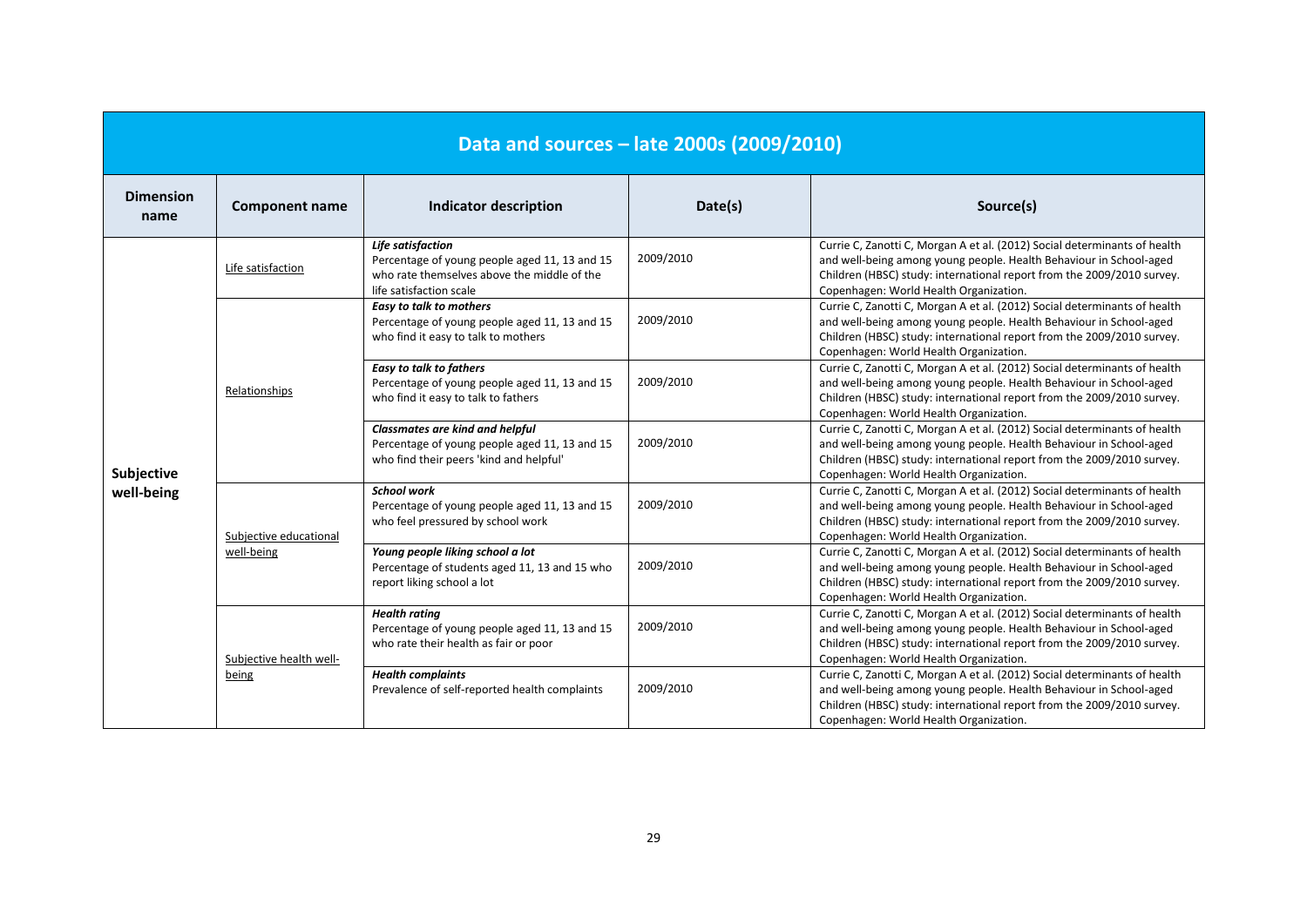| Data and sources-early 2000s (2001/2002) |                                      |                                                                                                                                              |         |                                                                                                                                                                                                              |  |
|------------------------------------------|--------------------------------------|----------------------------------------------------------------------------------------------------------------------------------------------|---------|--------------------------------------------------------------------------------------------------------------------------------------------------------------------------------------------------------------|--|
| <b>Dimension</b><br>name                 | Component name                       | Indicator description                                                                                                                        | Date(s) | Source(s)                                                                                                                                                                                                    |  |
| <b>Subjective</b><br>well-being          | Life satisfaction                    | Life satisfaction<br>Percentage of young people aged 11, 13 and 15<br>who rate themselves above the middle of the<br>life satisfaction scale | 2001/02 | Currie, C., et al (eds) (2004) Young People's Health in Context. Health<br>Behaviour in School-Aged Children Study (HBSC): International report<br>from the 2001/2002 study, WHO Regional Office for Europe. |  |
|                                          | Relationships                        | <b>Classmates are kind and helpful</b><br>Percentage of young people aged 11, 13 and 15<br>who find their peers 'kind and helpful'           | 2001/02 | Currie, C., et al (eds) (2004) Young People's Health in Context. Health<br>Behaviour in School-Aged Children Study (HBSC): International report<br>from the 2001/2002 study, WHO Regional Office for Europe. |  |
|                                          | Subjective educational<br>well-being | Young people liking school a lot<br>Percentage of students aged 11, 13 and 15 who<br>report liking school a lot                              | 2001/02 | Currie, C., et al (eds) (2004) Young People's Health in Context. Health<br>Behaviour in School-Aged Children Study (HBSC): International report<br>from the 2001/2002 study, WHO Regional Office for Europe. |  |
|                                          | Subjective health well-<br>being     | <b>Health rating</b><br>Percentage of young people aged 11, 13 and 15<br>who rate their health as fair or poor                               | 2001/02 | Currie, C., et al (eds) (2004) Young People's Health in Context. Health<br>Behaviour in School-Aged Children Study (HBSC): International report<br>from the 2001/2002 study, WHO Regional Office for Europe. |  |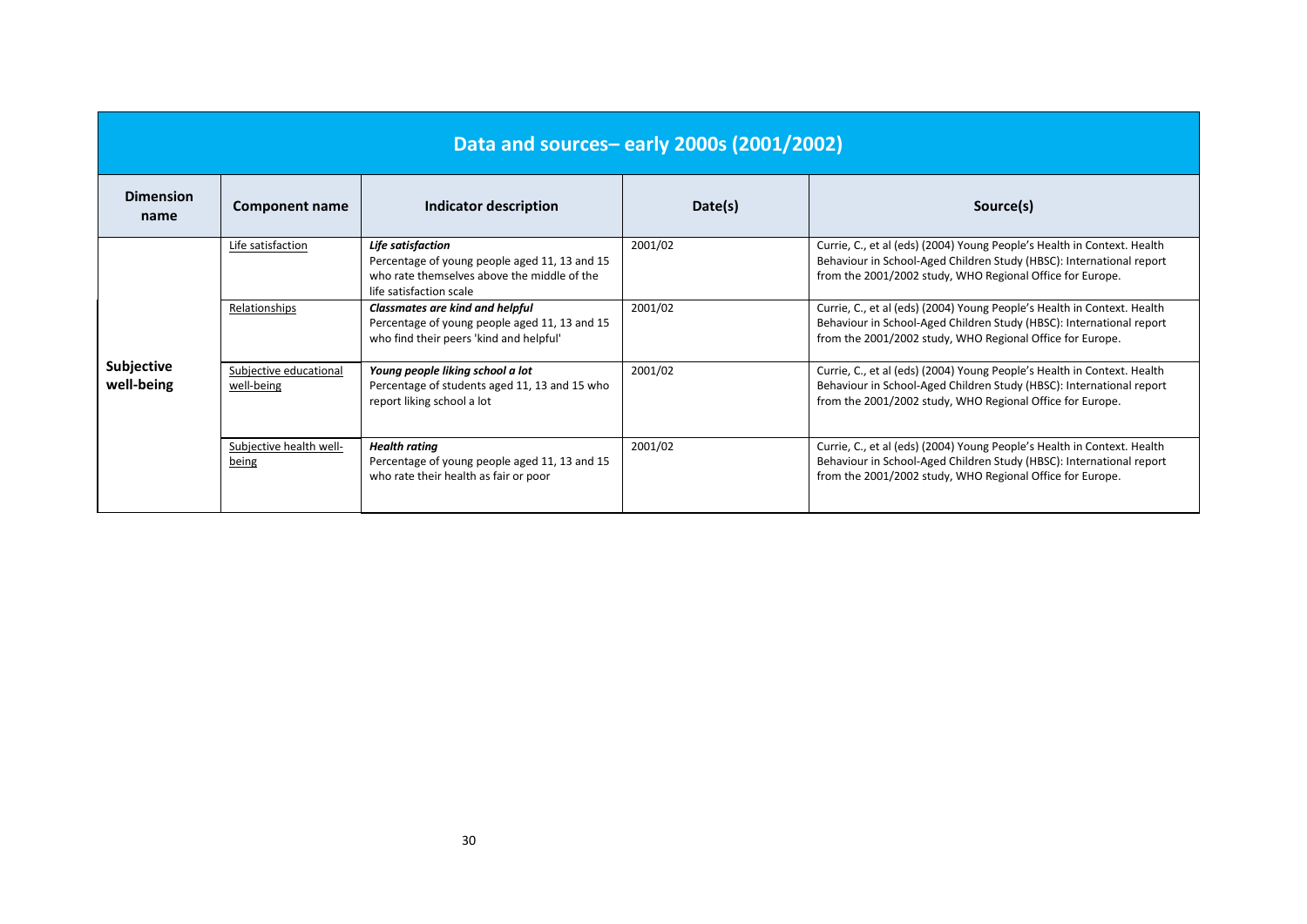#### **6. REFERENCES**

- Alesina, A., R. Di Tella and R. MacCulloch (2004). 'Inequality and Happiness: Are Europeans and Americans different?', *Journal of Public Economics*, 88: 2009–2042.
- Böhnke, P. and U. Kohler (2008). 'Well-being and Inequality', *Discussion Papers*, Research Unit: Inequality and Social Integration SP I 2008-201, Social Science Research Center Berlin (WZB).
- Bradshaw, J., P. Hoelscher and D. Richardson (2007). 'An index of child well-being in the European Union 25', *Journal of Social Indicators Research*, 80: 133-177.
- Casas, F (2011). 'Subjective Social Indicators and Child and Adolescent Well-being', *Child Indicators Research*, 4, 4: 555-575.
- Children's Society, the (2012). *The Good Childhood Report 2012: A review of our children's wellbeing.* Available at: [http://www.childrenssociety.org.uk/sites/default/files/tcs/good\\_childhood\\_report\\_2012\\_final.pdf](http://www.childrenssociety.org.uk/sites/default/files/tcs/good_childhood_report_2012_final.pdf)
- Clark, A. E. and C. Senik (2011). 'Will GDP Growth Increase Happiness in Developing Countries?', *IZA Discussion Paper* No. 5595.
- Cummins, R. (2010). 'Subjective Well-being, Homeostatically Protected Mood and Depression: A synthesis', *Journal of Happiness Studies*, 1, 1: 1-17.
- Currie, C., et al (eds) (2004). Young People's Health in Context. Health Behaviour in School-Aged Children Study (HBSC): International report from the 2001/2002 study, WHO Regional Office for Europe.
- Currie C., C. Zanotti, A. Morgan A et al. (2012). Social Determinants of Health and Well-being among Young People. Health Behaviour in School-aged Children (HBSC) study: International report from the 2009/2010 survey. Copenhagen: World Health Organization.
- Deaton, A. (2008). 'Income, Health and Well-being around the World: Evidence from the Gallup World Poll', *Journal of Economic Perspectives*, 22(2): 53-72.
- De Neubourg, C., M. de Milliano, I. Plavgo (2013), 'Lost (in) dimensions', *Working Paper* 2013 (forthcoming), UNICEF Office of Research, Florence.
- Diener, E., S. Oishi and R. E. Lucas (2003). 'Personality, Culture, and Subjective Well-being: Emotional and cognitive evaluations of life', *Annual Review of Psychology,* 54: 403-425.
- Di Tella, R., R.J. MacCulloch, and A. J. Oswald (2003). 'The Macroeconomics of Happiness', *Review of Economics and Statistics,* 85: 809-827.
- Dorn, D., J.A.V. Fischer, G. Kirchgassner and A. Sousa-Poza (2007). 'Is It Culture or Democracy? The impact of democracy and culture on happiness', *Social Indicators Research*, 82: 505-526.
- Easterlin, R. (1974). 'Does Economic Growth Improve the Human Lot?', in David P.A. and M.W. Reder (eds.), *Nations and Households in Economic Growth: Essays in Honour of Moses Abramowitz*, Academic Press, New York and London.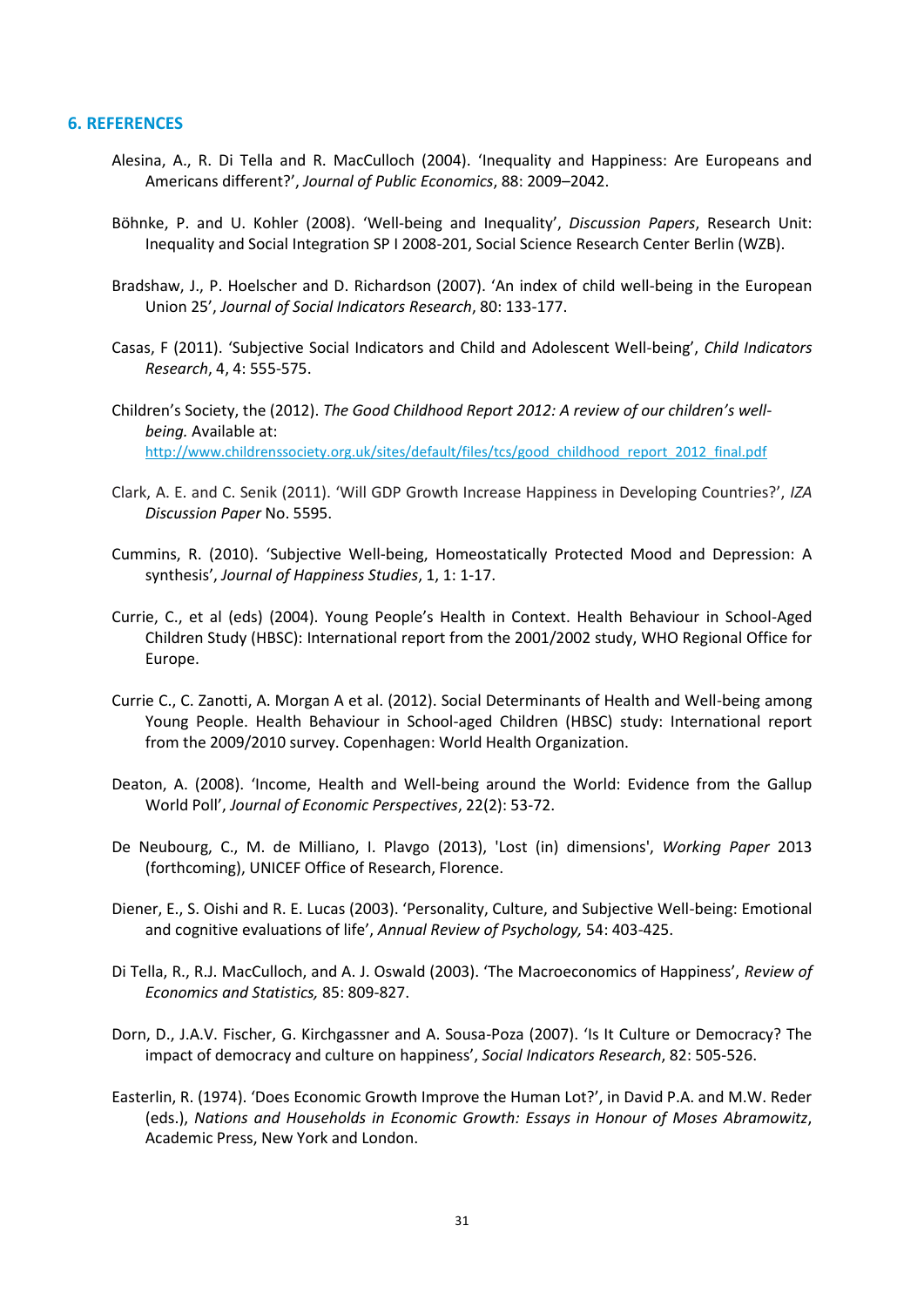- Frey, B.S. and A. Stutzer (2002). 'What Can Economists Learn from Happiness Research?', *Journal of Economic Literature,* 40(2): 402-35.
- Frey, B. S. and A. Stutzer (2003). 'Testing Theories of Happiness', *IEW Working Paper* No. 147, University of Zurich.
- Hudson, J. (2006). 'Institutional Trust and Subjective Well-Being across the EU', *Kyklos*, 59: 43-62.
- Huebner, E.S., S. Suldo, L.C. Smith and C.G. McKnight (2004). 'Life Satisfaction in Children and Youth: Empirical foundations and implications for school psychologists' [Special issue]. *Psychology in the Schools*, 41: 81–93.
- Inglehart, R., R. Foa, C. Peterson and C. Welzel (2008). 'Development, Freedom, and Rising Happiness: A global perspective (1981–2007)', *Perspectives on Psychological Science,* 3: 264-285.
- Kaufmann, D., A. Kraay and M. Mastruzzi (2010). 'The Worldwide Governance Indicators: A summary of methodology, data and analytical Issues', *World Bank Policy Research Working Paper* No. 5430.
- Keung, A. (2007). '[The Impact of Life Events on the Subjective Well-being of Young People: Evidence](http://yorsearch.york.ac.uk/primo_library/libweb/action/display.do?tabs=detailsTab&ct=display&fn=search&doc=YORK_aleph001642985&indx=2&recIds=YORK_aleph001642985&recIdxs=1&elementId=1&renderMode=poppedOut&displayMode=full&frbrVersion=&dscnt=1&frbg=&tab=catalogue_tab&dstmp=1347270718323&srt=rank&mode=Basic&dum=true&search=GO&vl(freeText0)=Keung%2C+A&vid=YORK)  [from the British Household Panel Survey](http://yorsearch.york.ac.uk/primo_library/libweb/action/display.do?tabs=detailsTab&ct=display&fn=search&doc=YORK_aleph001642985&indx=2&recIds=YORK_aleph001642985&recIdxs=1&elementId=1&renderMode=poppedOut&displayMode=full&frbrVersion=&dscnt=1&frbg=&tab=catalogue_tab&dstmp=1347270718323&srt=rank&mode=Basic&dum=true&search=GO&vl(freeText0)=Keung%2C+A&vid=YORK)', PhD thesis, University of York.
- Layard, R. (2005). *Happiness: Lessons from a New Science*, London: Penguin.
- Martorano, B., L. Natali, C. de Neubourg and J. Bradshaw (2013a). 'Child Well-being in Advanced Economies in the Late 2000s', *Working Paper* 2013-01, UNICEF Office of Research, Florence.
- Martorano, B., L. Natali, C. de Neubourg and J. Bradshaw (2013b), 'Child Well-being in Economically Rich Countries: Changes in the first decade of the 21<sup>st</sup> century', *Working Paper* 2013-02, UNICEF Office of Research, Florence.
- Pittau, M.G., R. Zelli and A. Gelman (2010). 'Economic Disparities and Life Satisfaction in European Regions', *Social Indicators Research*, 96: 339–361.
- Redmond, G. (2011). 'Fullest Potential? Three Approaches to Analysing the Adequacy of Children's Living Standards for their Development', Conference of the Human Development and Capabilities Association, Den Haag, 5-8 September 2011.
- Redmond, G. (2012). 'A Method for Assessing the Adequacy of Australian Children's Living Standards', in Gelber, K. and F. Panzironi (eds), *The Capability Approach In the Asia-Pacific Region*, Routledge, London.
- Ridge, T. (2002). *Child Poverty and Social Exclusion.* Bristol: The Policy Press.
- Stevenson, B. and J. Wolfers (2008). 'Economic Growth and Subjective Well-Being: Reassessing the Easterlin Paradox'. Available at:
- http://www.uvm.edu/~pdodds/files/papers/others/2008/stevenson2008a.pdf

Stiglitz, J., A. Sen and J-P. Fitoussi (2009). *Report of the Commission on the Measurement of Economic Performance and Social Progress. Available at:*  [http://www.stiglitz-sen-fitoussi.fr/documents/rapport\\_anglais.pdf](http://www.stiglitz-sen-fitoussi.fr/documents/rapport_anglais.pdf)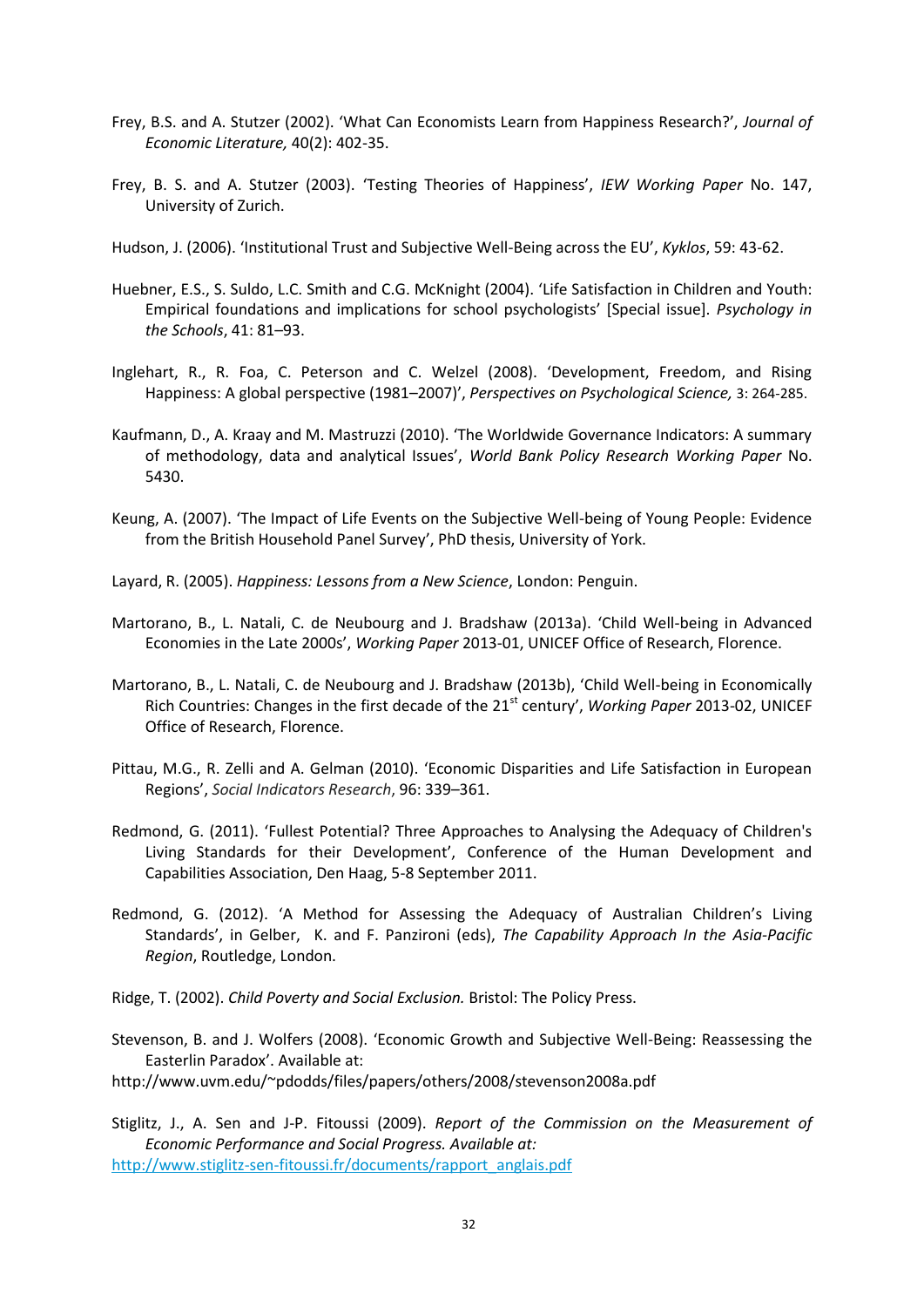- UNICEF Office of Research (2013). 'Child Well-being in Rich Countries: A comparative overview', *Innocenti Report Card 11*, UNICEF Office of Research, Florence.
- UNICEF Innocenti Research Centre (2007). 'An Overview of Child Well-being in rich countries', *Innocenti Report Card 7.* UNICEF Innocenti Research Centre, Florence.
- Veenhoven, R. (2000). 'Freedom and Happiness: A comparative study in 46 nations in the early 1990's', in Diener, E. and E. Suh (eds.), *Culture and Subjective Well-being*, Cambridge: MIT press.
- Verme, P. (2011). 'Life Satisfaction and Income Inequality', *Review of Income and Wealth* 57: 111- 137.